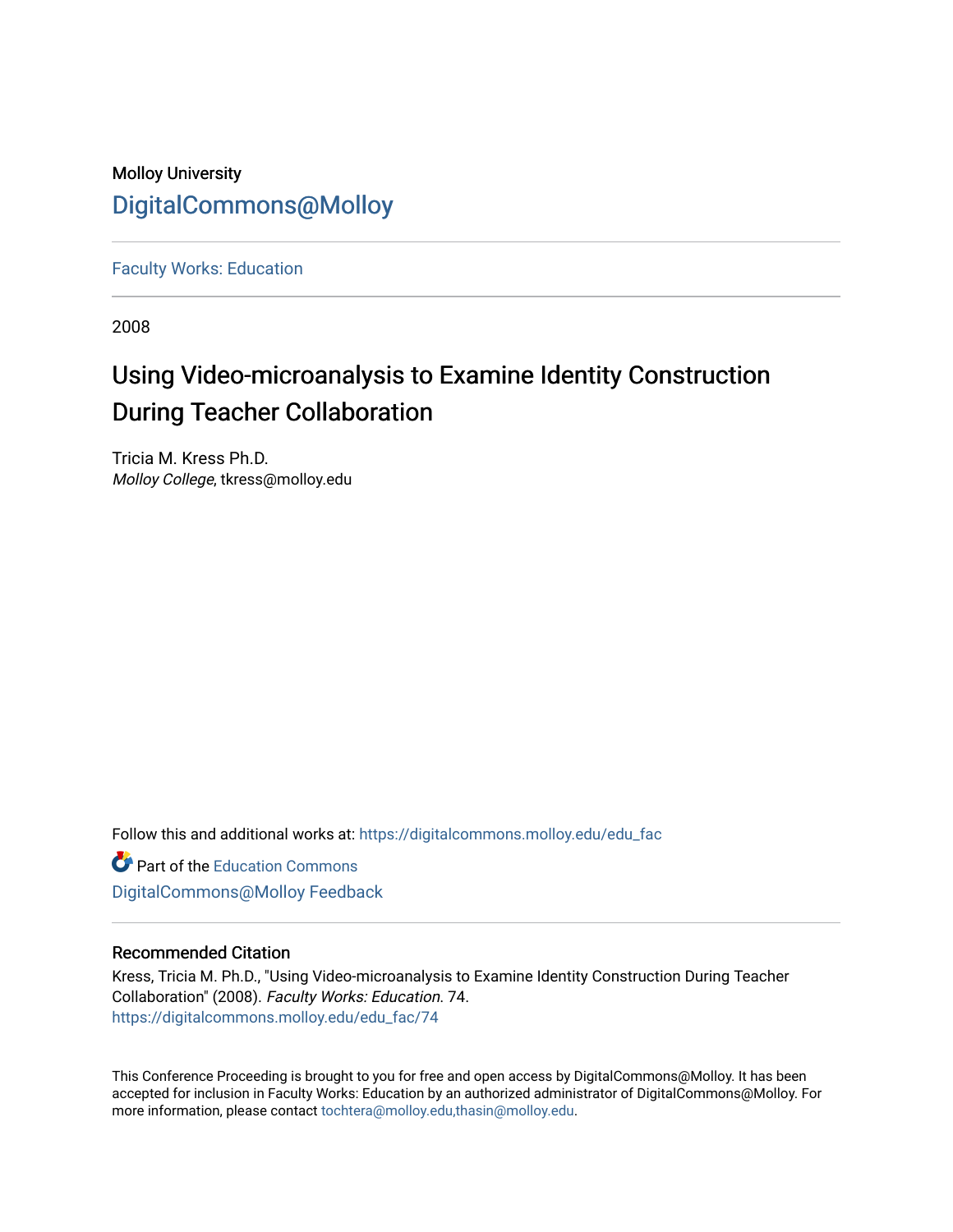# **Using Video-microanalysis to Examine Identity Construction During Teacher Collaboration**

## **Tricia M. Kress, University of Massachusetts Boston**

tricia.kress@umb.edu

## **Introduction**

Urban high school teachers in the U.S. work under challenging conditions and are often isolated from their peers during much of their school days (Shank, 2006). As a consequence, learning communities that develop organically (Wenger, 1998) in urban schools tend to emerge as informal social support networks more than as intentional collaborations (Shank, 2006). Recent studies show that teacher collaboration and a sense of community are essential for stimulating substantive classroom change that does more than just perpetuate the status quo of the school (Glazer and Hannafin, 2006; Shank, 2006; Snow-Gerono, 2005).

When it comes to integrating technology, collaboration is essential because using technology in the classroom is not simply another pedagogical technique. For teachers, reconceptualizing who they are as teachers, transforming their identity or sense of self in the classroom, is a necessary part of technology integration because this may go against the grain of everything they have experienced in their own education and their teacher training experiences. For many urban teachers, using technology in their classrooms, specifically in ways that empower students, may be unfamiliar and daunting. Consequently, being able to collaborate with like-minded educators can serve as one step toward envisioning new ways to teach that involve technology use for students. The English/Technology Curriculum Writing Group at the Discovery Institute, College of Staten Island, CUNY was designed with this in mind. The intent was to create a space where teachers with diverse experiences and backgrounds could collaborate, exchange ideas, and gain new resources, thereby beginning to transform their identities as teachers and technology users. The purpose of the study was to use video microanalysis to identify when and how teacher/technology user identities are re/constructed during teacher collaboration.

### **Problem**

According to Technology Counts 2007, technology availability in U.S. schools has steadily been improving over the past decade; yet, "much evidence suggests that schools are a long way from leveraging technology"s potential" (Technology Counts, 2007). As explained in the executive summary, "Today, nearly all schools can get online, and the percentage of instructional computers with high-speed access hovers around 95 percent." In addition, "NAEP data shows that about half of  $4<sup>th</sup>$  and  $8<sup>th</sup>$  grade students had access to computers in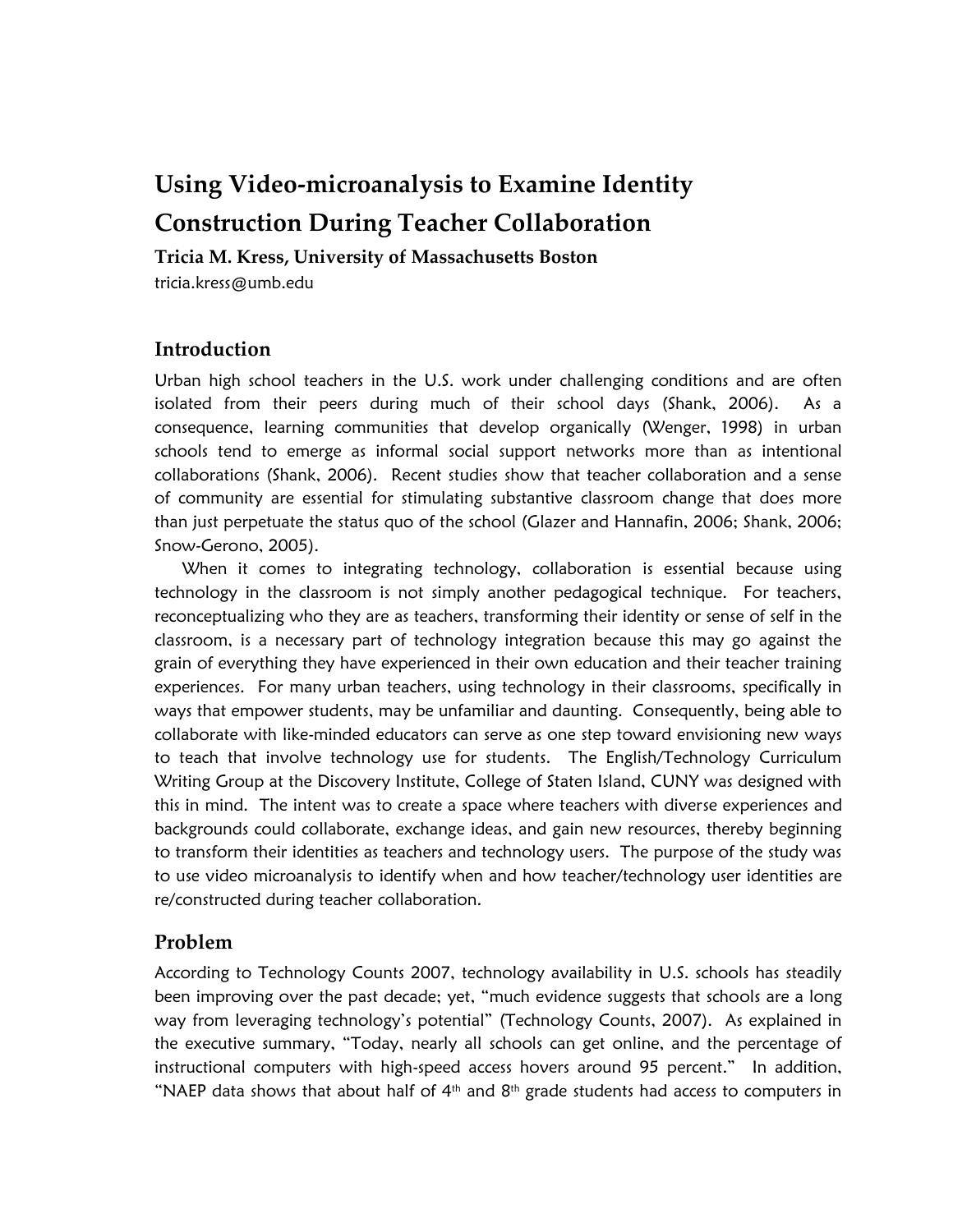their mathematics classrooms in 2005," while "more than three-quarters of students could access computers in a lab or media center" (Bausell & Klemick, 2007). Nationwide data for 2006 shows that there were on average 3.8 children per computer and the student-tocomputer with high-speed Internet access ratio was 3.7 (ibid). Yet, often technology availability and access in urban schools is different than in their suburban counterparts, and technology is put to little use aside from using computers for word processing and Internet searching.

While there are still no studies that can conclusively prove that technology improves learning (Viadero, 2007), access and availability to technology-infused curriculum is still a matter of equitable schooling. There are many benefits that have been linked to technology use in schools, such as, "improvements in writing quality and communication, heightened student engagement, deeper understandings of some abstract concepts, changes in teaching practices, and the opportunity to give students new windows opening onto previously unseen worlds" (Viadero, 2007). However, urban schools are less likely to have computers in their classrooms for regular student use. Often computers are housed in computer labs and reserved for completing specific tasks like writing papers or gathering Internet data, as opposed to being used seamlessly in daily classroom practice. As a result, urban students are less likely to experience the benefits of digital learning.Equitable access to technology in schools is a moral and ethical issue because as Tobin (2005) explains, unlike middle and upper class students, many urban students who often come from lower and working class backgrounds will "encounter learning technologies for the first time in schools", and "they may not be disposed to use the different technologies and may be unaware of their potential as learning resources. In this regard, disadvantage is contained by the boundaries of social class and may be confounded with ethnicity" (Tobin, 2005, p. 149).

Given the terrain U.S. urban teachers must navigate daily, technology integration, while desirable, does not always seem feasible, particularly without the support of others who share the same vision and goals. As a result, even if teachers are very versed in how to use technology for their own purposes, technology use in the classroom is often set aside. Yet, much literature about technology integration still considers educator competence the number one obstacle to integration (Bausell and Klemick, 2007), and not enough attention is paid to what it means to identify as a teacher and technology user in a culture that does not readily afford teachers agency or professional community that is beneficial to utilizing technology in the classroom. As such, it is easy to simplistically cite the teacher as being at fault for a lack of technology integration. The end result is a self-perpetuating cycle that denies students meaningful technology-rich education.

## **Context**

### **Public Schools in New York City**

Urban schools in the U.S. service populations of students that overwhelmingly are members of ethnic minorities, English Language Learners, low-income, and/ or special needs**.** In New York City, the nation's largest city, this description of urban schooling is no different. The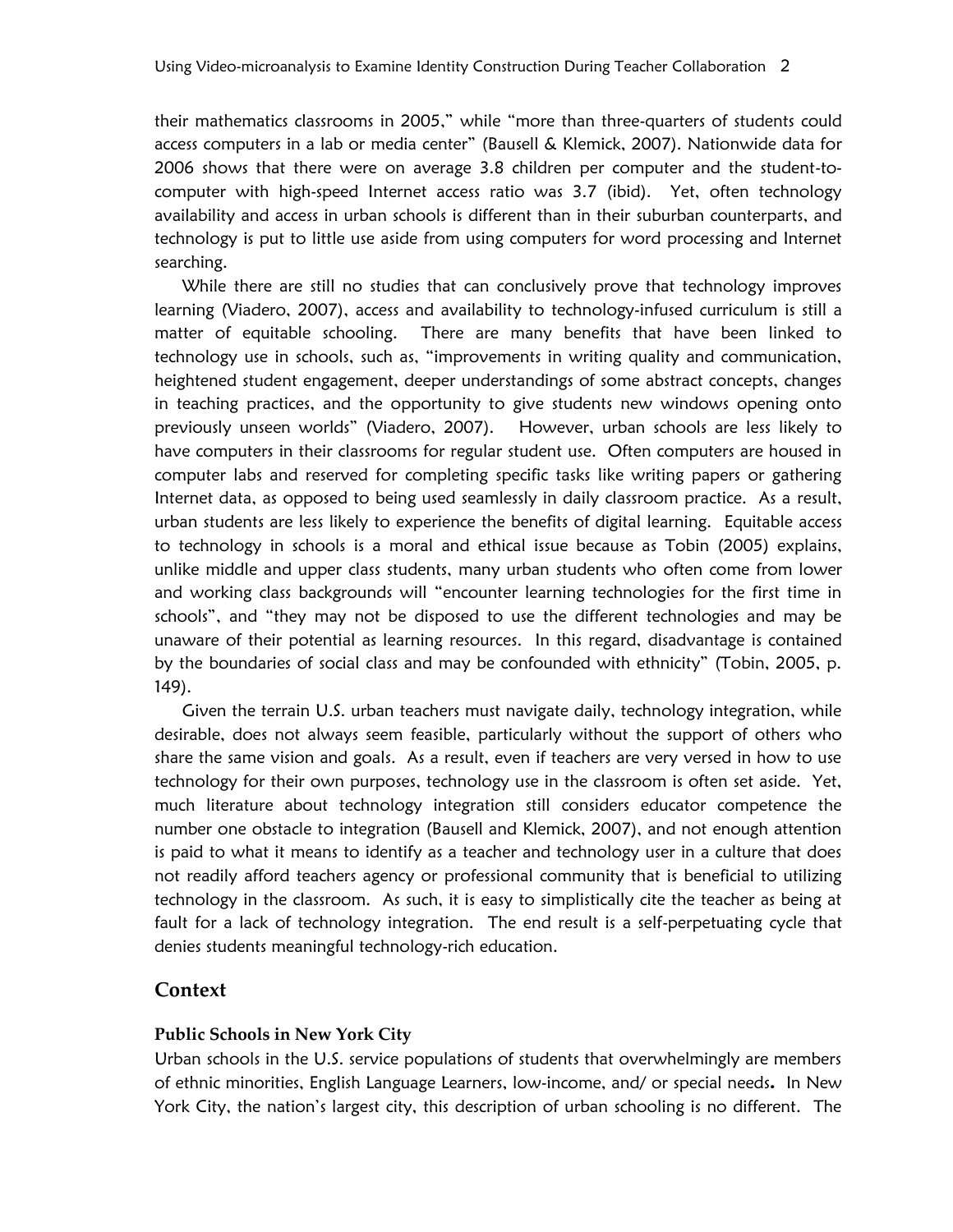New York Department of Education (NYC DOE) is the largest public school system in the country, housing nearly 1.1 million students in approximately 1200 school buildings (New York City Department of Education, 2008). According the 2000 U.S. census, the population of New York City is 37% White (non-Hispanic), 28% Black, 27% Hispanic, and 10% Asian. Thirty-six percent of the population is foreign born, and the median household income is \$38,293. New York City also has the greatest income disparity between school districts with the wealthiest district having a median household income of \$188,697 and the poorest district having a median household income of \$9,320. Yet, the students within the NYC DOE do not reflect the overall demographics of New York City. Forty percent of all public school students live in a household where a language other than English is spoken. Hispanic students at 36.7% are the largest group represented in the public schools, followed by black students at 34.7%, then Asian students at 14.3%, and White students at 14.2% (NYC DOE). Of all students in the NYC DOE, 73.4% are eligible to receive free or reduced lunch (National Center for Education Statistics, 2003). These same schools that house the nation"s most vulnerable populations of students are also more likely to be under-funded, understaffed, overcrowded, and plagued by high teacher and administrator turnover (Kozol, 2005).

According to Technology Counts 2007, New York state schools lagged behind the national average in technology availability and use. New York received a D+ on its state technology report card, with only 49% of students having access to a computer in the classroom and 74% of students having access to computers in a lab/media center. New York was also behind the U.S. average in student to computer ratio, weighing in at 4.3 as compared to the nation"s 3.8. In addition, the disparity in access between high poverty and low poverty students and minority and white students in New York schools was significantly wider than the national average. Students per instructional computer in New York showed was 4.1 to one for high poverty students and 3.5 to one for low-poverty students, as compared to 3.7 to one and 3.6 to one respectively for the U.S. average. Schools with high minority populations showed an even greater distance with 5.7 to one for high minority and 3.5 to one for low minority as compared to the nation's 4.0 to one versus 3.6 to one. Students per high-speed Internet computer fell in at roughly the same numbers (4.2 to one high poverty vs. 3.2 to one low poverty and 5.8 to one high minority vs. 3.2 to one low minority in NY, as compared to the 3.8 to one high poverty vs. 3.5 to one low poverty and 4.1 to one high minority vs. 3.5 to one low minority U.S. average).

By extension, NYC DOE teachers are faced with unique challenges when integrating technology. While professional development is offered and technology learning standards for teachers and students are mandated, with some exceptions, these opportunities and mandates often amount to training sessions about new curricula or classroom strategies that have been designed by parties outside the schools. Teachers who seek to take ownership over technology by integrating it into their own curricula designed for their own students' needs will often find themselves flying blind and solo. When understood in this way, a lack of technology use in urban public schools is not simply a result of teacher apathy; rather, this is a strategic agentic choice. With so many other pressing concerns, teachers' immediate goals will likely not include pioneering technology use in their classrooms. In addition,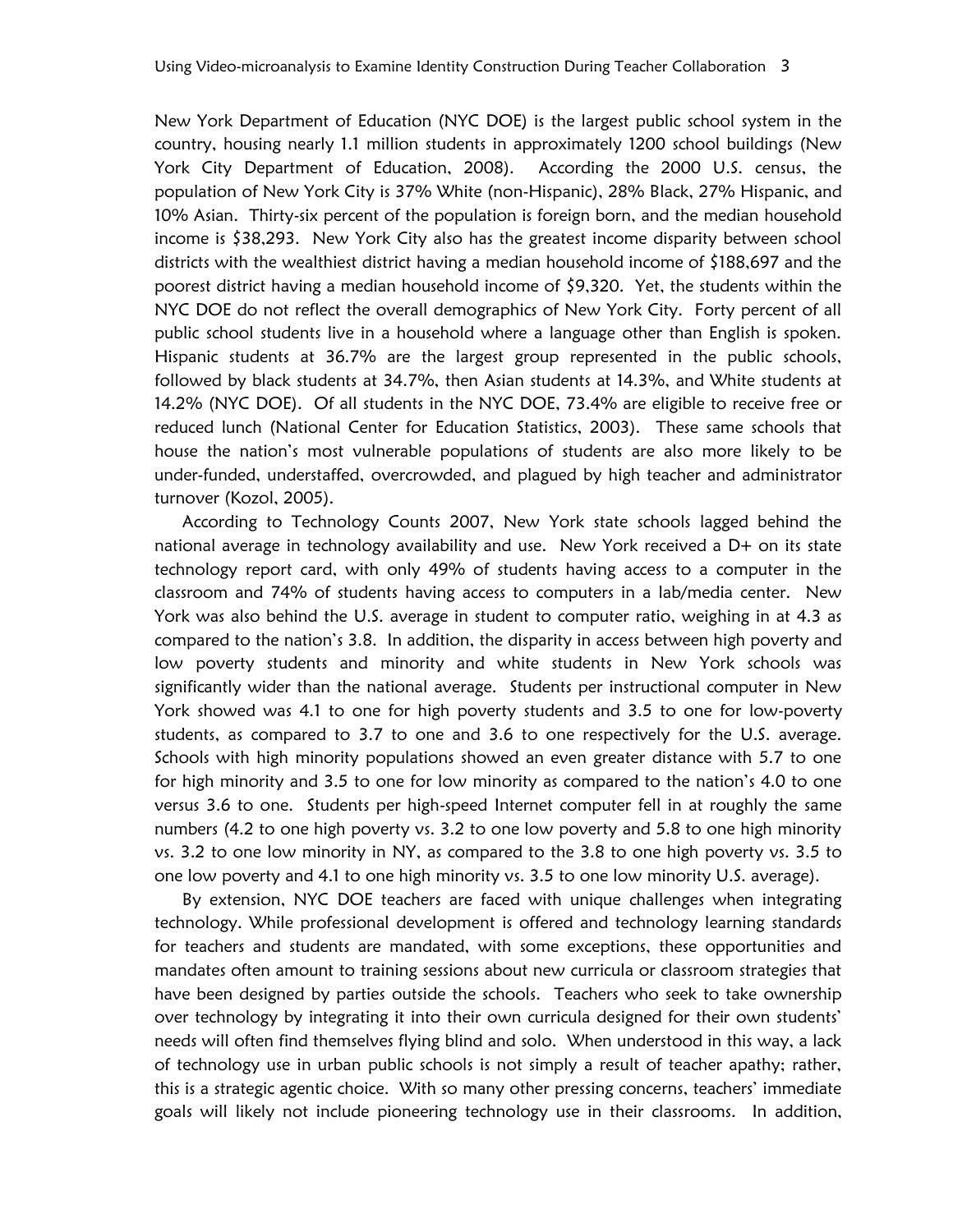informal learning communities that will naturally emerge among the staff may have more to do with coping strategies than curriculum innovation and technology integration.

## **The Discovery Institute: Improving Teaching Through Teacher Collaboration**

Founded by former public school teachers, the Discovery Institute (DI) at the College of Staten Island, City University of New York (CSI-CUNY) (the site of this study) was developed as a response to the unique challenges faced by teachers and students in New York City's public schools. The DI began in 1987 with a \$6,000 grant and six collaborating teachers. Believing that teaching and learning could be improved by encouraging teacher professionalism and empowerment, the DI"s philosophy is that no lessons designed by "experts" can promote learning as well as "imperfect" lessons designed passionately by the teacher who will administer the lessons in the classroom. As such, DI professional development activities were not designed to provide teachers with curricula; rather, they provide teachers with space and incentive to engage in professional learning communities where they craft their own discovery (inquiry) lessons with their peers from around the city. This is the premise behind perhaps the largest DI initiative, the DI curriculum writing groups. Teachers leave their home schools and come to the College of Staten Island where they collaborate with and receive feedback from other teachers. Also recognizing that teachers are professionals and should be treated as such, the DI provides monetary compensation for the teachers' participation. As an indication of the institute's success, now 21 years later, it is a multi-million dollar grant funded operation with more than 200 participating teachers (http://discovery.csi.cuny.edu).

Espousing the belief that collaboration is essential for the transformation of teacher practice, and recognizing the success of the DI curriculum writing workshops, I implemented the English/Technology Curriculum Writing Group. My goal was to provide this same sense of community support and professionalism for NYC high school English teachers who were interested in integrating technology into their classrooms.

## **Purpose of the Study**

The English/Technology Curriculum Writing group at the Discovery Institute at the College of Staten Island/City University of New York emerged as a response to my own experiences teaching graduate education courses that were designed to help teachers use and integrate technology in their classrooms. For the most part, while many teachers found the classes helpful and enjoyable, their participation in the courses did not translate into technology integration. I recognized that acquiring computer and technology skills simply was not sufficient for helping teachers to transform their practice. In many cases teachers did not have a community of support in their schools and they found it difficult to be innovative by using technology in their classrooms. Often teachers would use technology for their own purposes, such as creating lessons or handouts, but not often did they use technology with their students. By initiating the English/Technology Group, my goal was to provide urban teachers with a much-needed space for collaboration in which they could begin to re/construct hybridized teacher/technology user identities.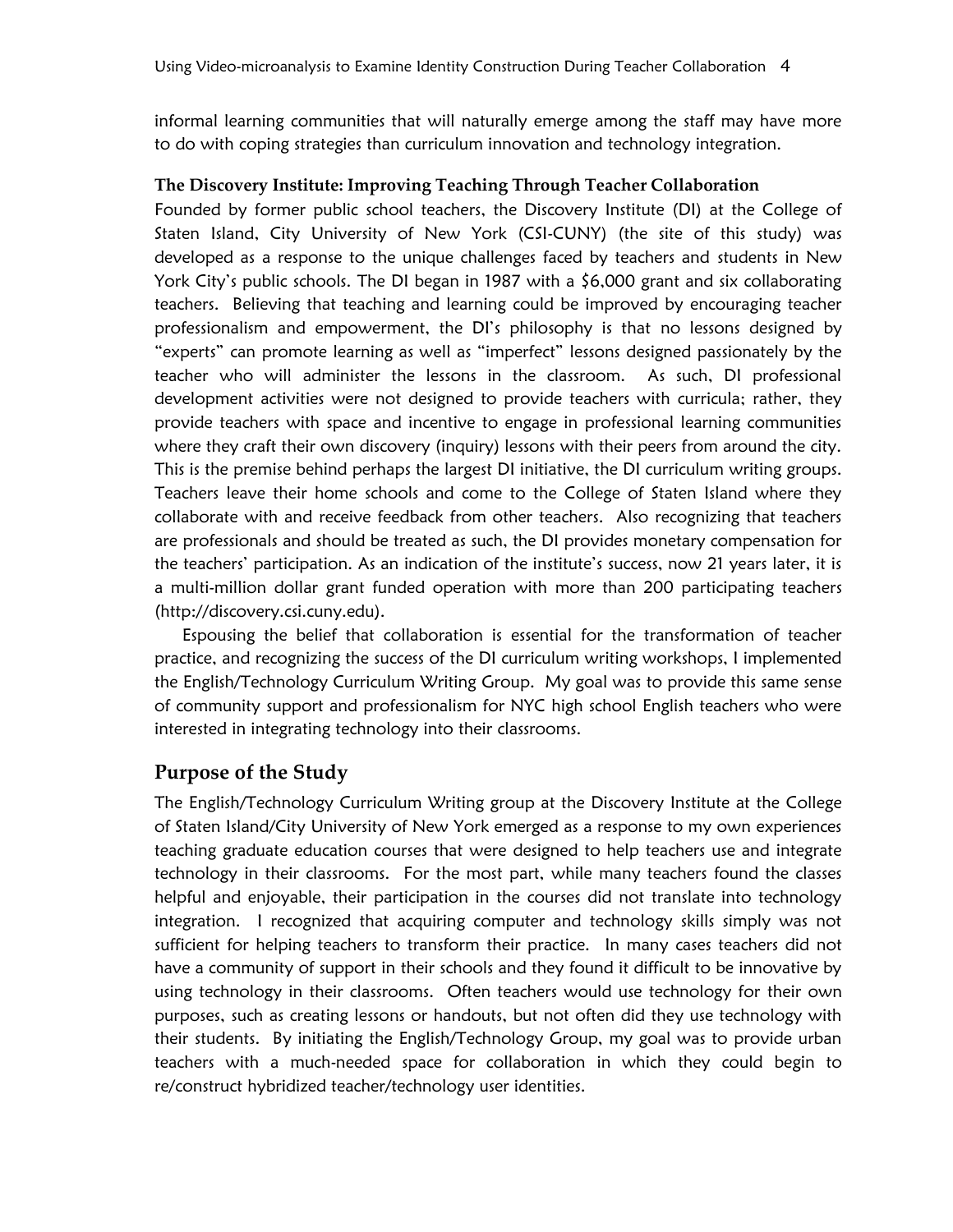This study aims to understand how identity is re/constructed within the group in order to develop a deeper understanding of what it means to be a teacher and a technology user in an urban school. By examining the ways in which teachers engage with technology and each other during group interactions, I attempt to bring to light the ways in which teachers come to see technology use in their curriculum as a part of who they are as teachers. Ideally, this collaborative identity construction within the group would lead teachers to envision themselves and their students in new ways, enabling them to transforming their practice and integrate technology into their classrooms.

## **Theoretical Framework**

To make sense of how this process of identity construction works, I draw from identity theory (Roth and Tobin, 2007; Wenger, 1998), learning community theory (Lave and Wenger, 1999; Wenger, 1998), sociology of emotions (Collins, 2004), and socio-cultural theory (Swartz, 1997; Sewell, 1992). By looking at the phenomenon through these four lenses, identity construction can be understood as a dialectical process of that is contributed to by both the individual and collective.

## **Identity, IndividualCollective, and Communities of Practice**

At first glance, identity seems to be a simple concept. An individual"s sense of self, the answer to the question "who are you?", seems the most obvious interpretation. However, Roth and Tobin (2007) explain that there are "at least two aspects to identity" (p. 1), a relatively stable core identity in which a person recognizes her narrative biography, and an unstable or fractured collective identity in which a person recognizes who she is in relation to a collective group. Meaning that, while an individual may always have a core sense of who she is and where she comes from, this sense of self will fluctuate depending upon her relationship with others in her collective groups. "Thus, from one setting to the next, our identities, as revealed by our transactions with others, change" (ibid). The implications of the duality of identity for teachers is important because this suggests that transforming classroom practice is not as simple as applying one"s agency as one chooses. Teachers" identities in their schools are inextricably tied to the identity of the collective, which regulates pedagogical transformation in the classroom depending upon how teachers understand themselves and their practice in their particular settings. When opting for or against technology integration, teachers in part are considering who they are in relation to their collective group. In a school where technology integration is not a key component of classroom culture, an individual might not envision herself as being a teacher who can or should integrate technology since this is not an integral part of the collective identity. On the other hand, if a teacher is part of a collective that values technology integration and uses technology with students consistently, a condition of that teacher's membership in the group may hinge on her own use of technology in the classroom. Technology use in the classroom is then seen as a necessary part of what it means to be a teacher in this setting, thus an integral part of the teacher"s identity.

Wenger (1998) further articulates that identity is directly connected to people's communities of practice, which he describes as groups who share a mutual engagement. He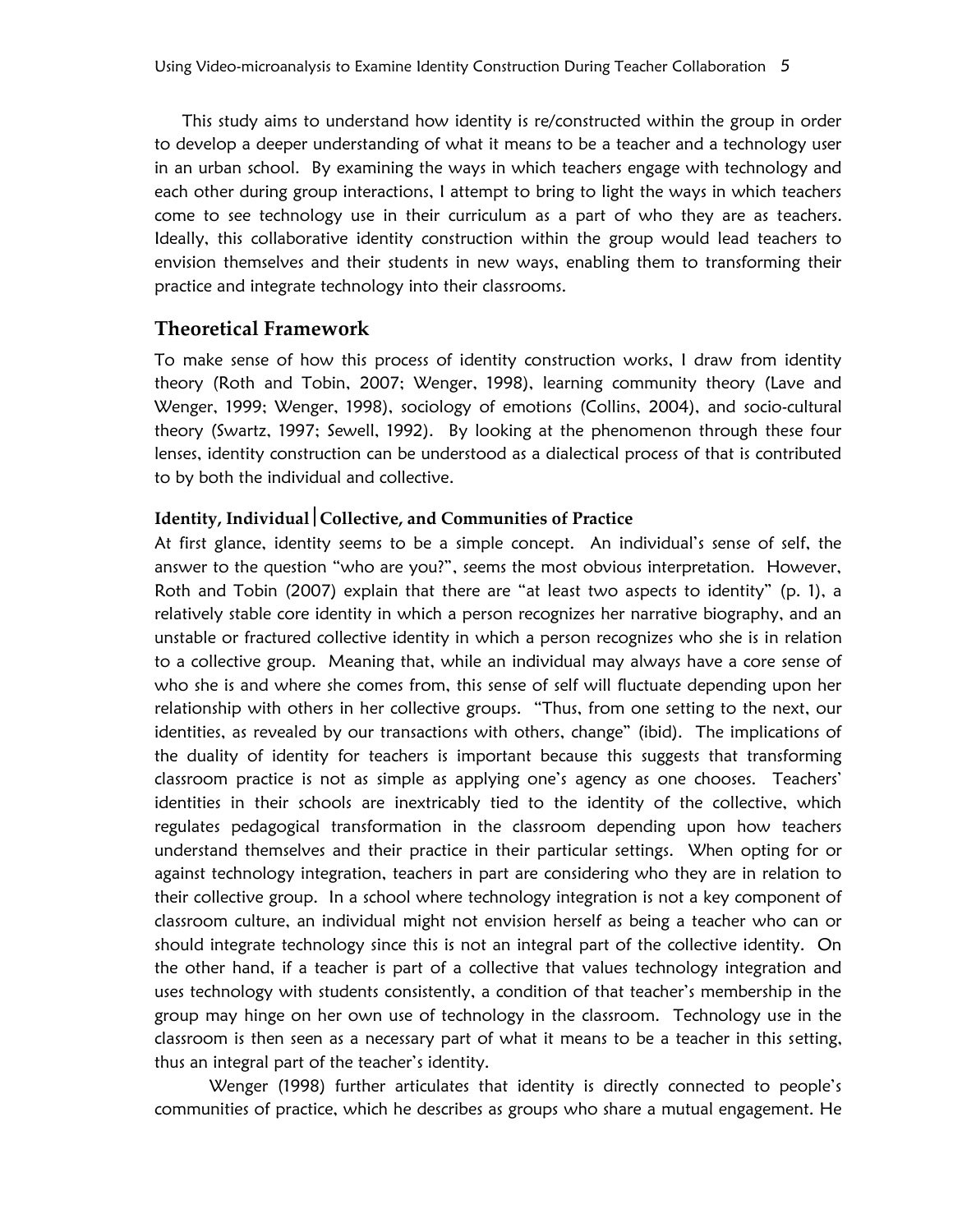explains that identity is "a way of talking about how learning changes who we are and creates personal histories of becoming in the context of our communities" (p. 5). As people participate in group interactions, their identities "become interlocked and articulated with one another through mutual engagement, but they do not fuse" (p. 76). So in this sense, members of a group will always be both "self" and "other" simultaneously (Roth, 2005). This inextricable connection between learning, identity, and community provides rationale for the purposeful creation of meaningful collaborative experiences for teachers as they begin to transform their classroom practice to include technology use.

## **Emotional Energy, Sacred Symbols and Technology Use in Teacher Collaboration**

To understand how identity is negotiated in a social space, it is useful to turn to sociology of emotions, specifically Randall Collins's theory of interaction rituals (IR), since this will allow us to examine the nuances of group interactions on an extremely micro-level. As Collins (2004) explains, IR is "a theory of momentary encounters among human bodies charged up with emotions and consciousness because they have gone through chains of previous encounters" (p. 3). As people participate in practices together, successful interactions have the potential to develop positive emotional energy (EE), which can build group solidarity and lay a foundation for more successful interactions to occur. The IR and EE cycle is a cumulative one; whereby, successful IRs lead to more positive EE and positive EE leads to additional successful IRs. These successive IRs are referred to as an IR chain. However, social interactions are not always positive. Groups may also experience IR chains that result in very negative EE. These types of IR chains are least productive for building group solidarity. Relating back to the definition of Wenger"s communities of practice, since positive EE is more productive for promoting group solidarity, a collaborating group that experiences a chain of positive IRs will have a stronger sense of mutual engagement. Furthermore, Collins explains that as groups engage in interaction rituals, they develop "sacred symbols." In a group that convenes about technology integration and curriculum, technology becomes a sacred symbol essential to the functioning of the group. Sacred symbols like people"s bodies have the potential to become charged with EE. As a group engages in successful IRs around their sacred symbol, that symbol then becomes charged with positive EE, while conversely unsuccessful IRs lead to a charge with negative EE. In another setting, the sacred symbol will then have positive or negative connotations for group members. In the English/Technology Curriculum Writing group, technology became a sacred symbol of the group. When interactions were successful, the positively charged sacred symbol had the potential to facilitate pedagogical transformation the school setting because the technology because a positive force fused into the group members' identities.

## **Methods and Data Collection**

The 2004 English/Technology Curriculum Writing Group met four days a week, four hours a day, for four weeks. All regular group sessions except the first and last were videotaped. During the four-week session, I also conducted a PowerPoint and a Web design workshop in a computer lab. The two workshops were not videotaped. Data collected consisted of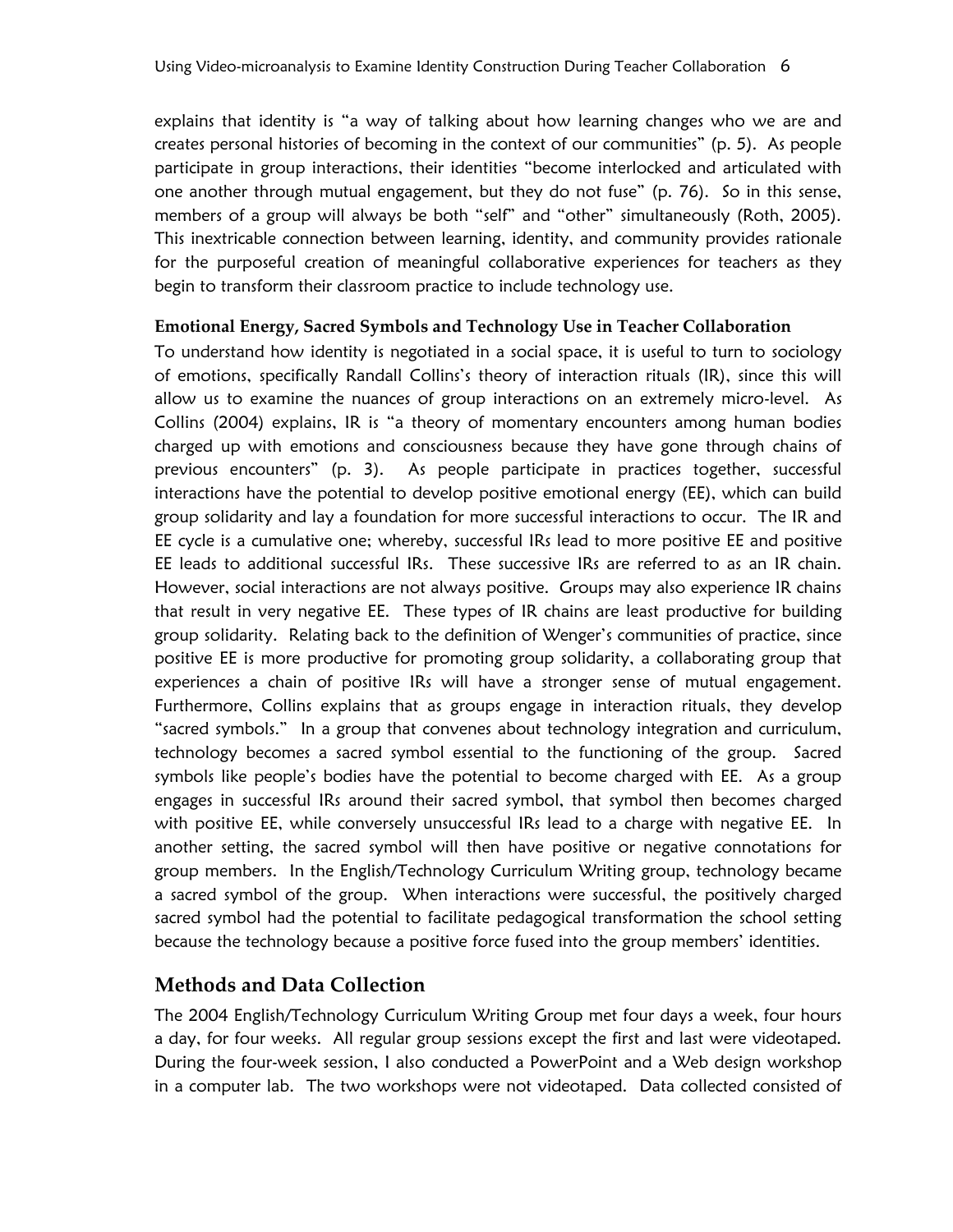videotapes of the group"s interactions, group artifacts (lesson narratives, hand outs, web sites and PowerPoint presentations), and observations recorded in a field journal.

The group consisted of 10 participants with diverse personal and professional experiences. Nine were in-service teachers and one was a retired teacher who was the group facilitator. All members were or had been high school English teachers, but the group was diverse in that their populations of students, grade levels and type of English (ELL, SPED, literacy, etc.) varied. One teacher was an ELL and SPED teacher, two (2) were SPED team teachers, two (2) were 9<sup>th</sup> grade Ramp-up (literacy) teachers, one (1) was a 10<sup>th</sup> grade teacher, one (1) was a 9<sup>th</sup> grade teacher in a laptop school, one (1) was a librarian and AP English teacher, and one  $(1)$  was a 10<sup>th</sup> grade teacher at an elite private school.

In order to identify when and how identity was being constructed within the English/Technology Curriculum Writing Group, I selected video-microanalysis and discourse analysis as my primary means of analysis. By videotaping the group"s interactions, I was able to not only look for patterns in what participants said, but I was also able look for patterns in what they did. By isolating vignettes and using QuickTime, I slowed down the video to 1/30 of a second in order to identify rhythmic body movements such as head nods and eye gazes, which are indications of mutual engagement referred to by Collins (2004) as "entrainment". By cross-analyzing body movement with conversation, I was able to identify instances of overlapping and anticipatory speech, since another indicator of entrainment is when participants are so in tuned to each other that they finish each others' sentences or murmur affirmative utterances. I also used discourse analysis to identify patterns in the themes of conversations. This combined with the video-microanalysis enabled me to identify which types of conversations generated positive emotional energy and entrainment that is indicative of identity construction.

## **Findings**

As a sacred symbol of the group, technology often sparked intense conversations. Sometimes conversations would revolve around group members asking questions to learn more about an unfamiliar technology like video editing software, and at other times a group member would ask advice on how to bring technology into a non-technology lesson. Discussion of non-technology lessons usually would result in a conversation about the possibilities of various types of technologies and their benefits and drawbacks. Technologies that were discussed ranged from digital video and photography to computer technology and what group members call "low tech" technologies such as TV, overhead projectors and chart paper and string. Technology infused lessons often would generate culture producing "Technology Talk," where the group would develop an understanding about a new resource and how it can be used in classrooms, followed by an identity constructing discussion where teachers would share past experiences that were similar, or they would envision other ways to apply the technologies in their own classes or in the classes of the other group members. I categorize these types of identity exchanges as storytelling (relating one"s past experiences) and imagining (envision self or other in the future). While storytelling and imagining also occurred during discussions around non-tech lessons, the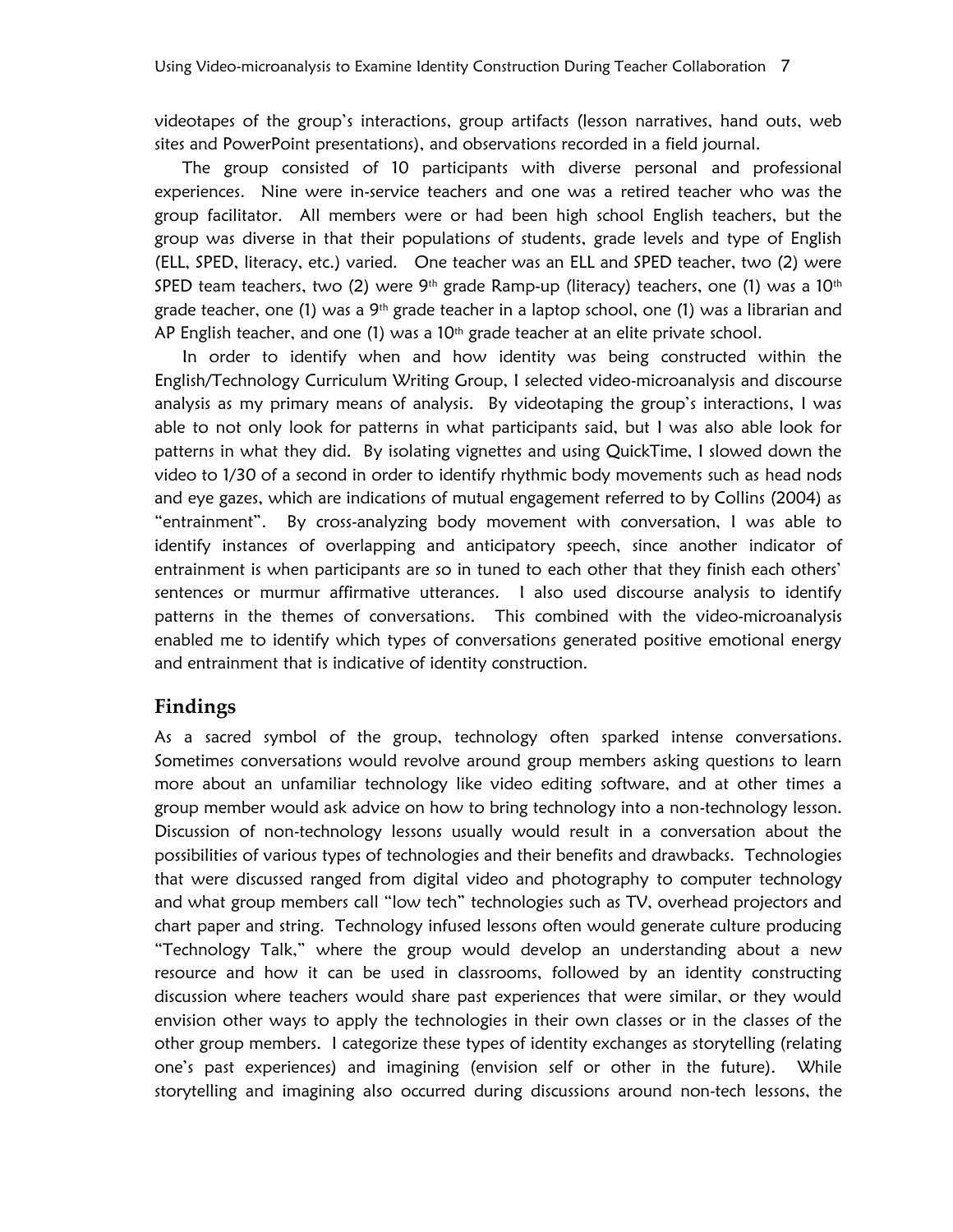exchanges tended to be longer and more intense during discussion of technology lessons. Below are micro-analysis of the three types of exchanges.

*"Technology Talk"* (Duration: 1min. 9 sec.)

In the "technology talk" exchange, Gina, Carol and Andrew are the main protagonists, as Gina explained to Carol that students in her school use iMovie to do video projects. At about twenty seconds, Gina was prompted by a question from Andrew. This shifted the conversation into a new direction. She went into an in-depth description of the features of iMovie as Carol and Andrew responded with head nods, eye gazes, and complimentary speech. Throughout the exchange, all other members also displayed signs of synchrony in body orientation, eye gazes, head nods, hand gestures, overlapping anticipatory speech, and verbal utterances. Speech was quick, and turn-taking was fluid, usually prompted by questions with coordinating eye-gazes and body movements.

| <b>Speaker</b> | Timei    | <b>Text</b>                                                                                                                    |
|----------------|----------|--------------------------------------------------------------------------------------------------------------------------------|
| Gina           | 00:00:00 | In our school I know we have, um, an iMovie camera. You could<br>do this on iMovie if you had it which is like a digital video |
|                |          | camera that they can plug into the computer, and they can                                                                      |
|                |          | manipulate their actual video on the computer. Which is again, if                                                              |
|                |          | you happen to have the equipment, but if you happen to have it,                                                                |
|                |          | iMovie is really good for that. (Gina looks down.)                                                                             |
| Carol          | 00:17:90 | iMovie, I'm going to write that at the top. That sounds [good.                                                                 |
| Andrew         | 00:19:96 | [What do you mean ["manipulate"? (Andrew seems prompted by                                                                     |
|                |          | Gina breaking eye contact with the group.)                                                                                     |
| Carol          | 00:21:13 | [iMovie.                                                                                                                       |
| Gina           | 00:21:60 | You could put it in there, you could [cut it, edit it. You could add                                                           |
|                |          | sound to the background like fake clapping, [you could add text to                                                             |
|                |          | it, [scrolling credits. [You can do a whole lot of stuff [with it-still]                                                       |
|                |          | frames and things if you wanted, um::                                                                                          |
| Mark           | 00:23:03 | [Edit                                                                                                                          |
| Andrew         | 00:26:03 | [Oh, text                                                                                                                      |
| Carol          | 00:28:66 | [Wonderful                                                                                                                     |
| Andrew         | 00:30:40 | [Music                                                                                                                         |
| Sarah          | 00:32:16 | [That's a good idea                                                                                                            |
| Carol          | 00:36:13 | So that's a digital camera but it gets [connected to a                                                                         |
| Gina           | 00:38:10 | [It plugs right into the port on the computer, and then you import                                                             |
|                |          | the clips you've taken, which is basically the video, and then you                                                             |
|                |          | can manipulate it in a program called iMovie. [Again I don't know                                                              |
|                |          | if that's that's on the Mac. And uh::                                                                                          |
| Amy            | 00:49:13 | [Is that on the iMac?                                                                                                          |
| Lorraine       | 00:54:20 | I'm sure there's something comparable.                                                                                         |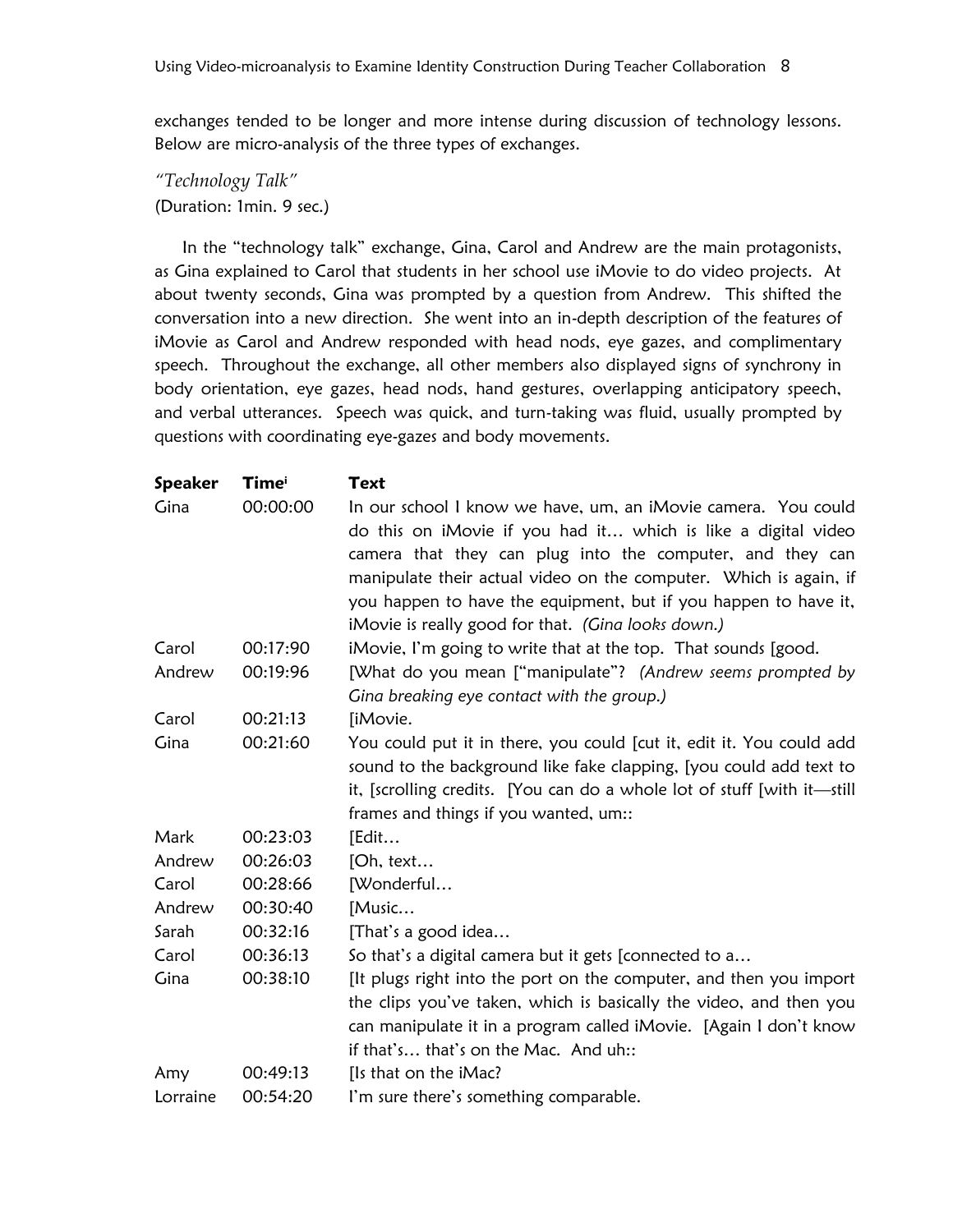| <b>Speaker</b> | Time     | Text                                                               |
|----------------|----------|--------------------------------------------------------------------|
| Carol          | 00:55:76 | I'll ask about [it.                                                |
| Gina           | 00:56:63 | [Yeah, you could ask. I'm just saying if you had it, that's a next |
|                |          | step you could take as far as doing this good project. That would  |
|                |          | just be another [step you could take.                              |
| Carol          | 01:03:36 | [Yeah. That'd be wonderful. They would love that. 'Cause they      |
|                |          | love seeing themselves on the ??? (01:08:43)                       |

Within the first nineteen seconds of the exchange, Gina established a mutual focus by initiating a discussion about a technology with which many of the teachers were unfamiliar. At just under twenty seconds Andrew took advantage of a turn-taking opportunity indicated by Gina breaking eye contact with the group. He zeroed in the focus of the discussion by asking for clarification about the specific capabilities of the program. While the group was already entrained in the conversation, Andrew's question opened up further elaboration about the software, which created an opportunity for not only gaining knowledge, but also building solidarity as the group members worked together to understand the capabilities of the program.

The conversation fluidly shifted from Gina and Carol to Gina and Andrew (and the rest of the group), and then closed with Gina and Carol again before moving on to the next topic. All participants were entrained and seamlessly shifted gears. Through microanalysis, this is evident in the rhythmic body movements that coincided with the verbal exchange. The group appeared to hit the peak in this phase of the conversation from the time Andrew asked his question at 19.9 seconds until Gina finished her explanation at 34.8 seconds. During this fifteen-second exchange, synchronous activity was concentrated and involved all members of the group either physically or verbally. Before and after the exchange, however, synchronous activity was more sporadic, usually involving only one or two members other than the protagonists. The table below delineates the synchrony and growing solidarity during the fifteen-second peak; See table on next page.

Even though this verbal exchange directly involved only Gina and Andrew, the other group members seemed to propel the discussion with their supporting comments and actions. For example, when Gina broke eye contact with the group at 18.8 seconds, Dan"s, Amy's, Sarah's and Lorraine's actions followed shortly after and were in synch with Gina's, Carol"s and Andrew"s subsequent actions. As Andrew transitioned the conversation, the other members" movements appeared to "circulate" around the table in accordance with their seating arrangement. Sarah, in the foreground of the video and across the table to Andrew"s left, began to sway. Dan, to Andrew"s immediate left moved to reach for and drink his coffee. Amy, to Andrew's right began to shift her papers toward Andrew. And Lorraine swiveled her body, turning to face Andrew and then Gina. The actions of the four non-protagonists indicated that the group members supported and accepted the transition from Carol to Andrew; since, they occurred in time with Carol's, Andrew's and Gina's actions as indicated by the diagram on page 11.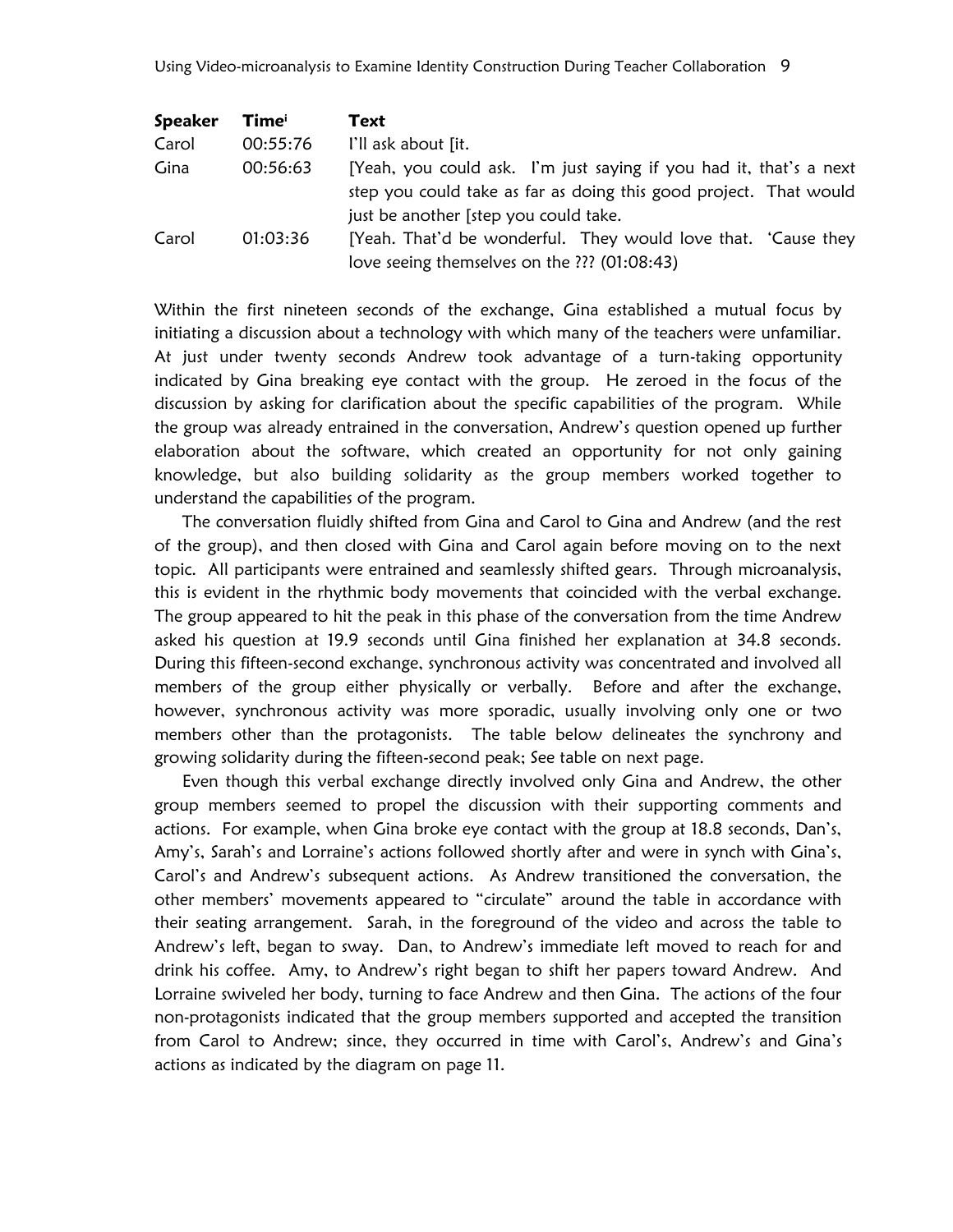| <b>Oral Textii</b>                                                                                                                                 | Gina                                                                                                        | Carol                                                                                    | Andrew                                                                             | Amy                                                                   | Dan                                                                                                        | Other<br><b>Participants</b>                                                                           |
|----------------------------------------------------------------------------------------------------------------------------------------------------|-------------------------------------------------------------------------------------------------------------|------------------------------------------------------------------------------------------|------------------------------------------------------------------------------------|-----------------------------------------------------------------------|------------------------------------------------------------------------------------------------------------|--------------------------------------------------------------------------------------------------------|
| 19:96-21:10<br>Andrew:<br>What do                                                                                                                  | Looks<br>down<br>$(18:76 -$<br>19:30                                                                        | Moves<br>papers from<br>left side to<br>right side<br>$(19:13-$                          | Lifts head<br>$(19:53-$<br>19:90<br>Lifts hand<br>to head,                         | Looks up<br>and                                                       | Moves<br>right hand<br>to reach<br>for coffee<br>$(19:70-$                                                 | Sarah sways<br>forward<br>toward Gina<br>$(19:60-20:63)$                                               |
| you mean<br>"manipulate<br>"?                                                                                                                      | Looks at<br>Andrew<br>$(20:40-$<br><b>Blinks</b>                                                            | $21:03$ ),<br>looks at<br>Andrew<br>and then<br>down<br>says,<br>"iMovie"<br>overlapping | looks at<br>Gina<br>$(19:90 -$<br>20:83)                                           | toward<br>Andrew<br>$(20:23 -$<br>20:63)                              | 21:26                                                                                                      | Lorraine turns<br>toward<br>Andrew<br>$(20:26-21:10)$<br>Sarah sways<br>toward<br>Andrew<br>$(20:66 -$ |
|                                                                                                                                                    | (21:30)                                                                                                     | $(20:33-$                                                                                | Brings hand                                                                        |                                                                       |                                                                                                            |                                                                                                        |
| $21:60-$<br>35:30                                                                                                                                  | 20:63)                                                                                                      | 21:10                                                                                    | down,<br>looks                                                                     |                                                                       |                                                                                                            |                                                                                                        |
| Gina:<br>You                                                                                                                                       | looks                                                                                                       | Writing,                                                                                 | down                                                                               | Moves                                                                 | <b>Brings</b>                                                                                              | 21:53                                                                                                  |
| could put it                                                                                                                                       | down<br>at                                                                                                  | nodding                                                                                  | $(22:03-$                                                                          | papers                                                                | coffee                                                                                                     | Lorraine                                                                                               |
| there,<br>in<br>could<br>you<br>cut it, edit<br>You<br>it.<br>could<br>add<br>sound<br>to<br>the<br>background<br>fake<br>like<br>clapping,<br>you | computer<br>$(21:33-$<br>21:56<br>blinks<br>(21:73)<br><b>Gestures</b><br>with<br>left<br>hand<br>$(22:46-$ | $(21:60-$<br>$27:73$ ),                                                                  | 22:56<br>looks<br>to<br>Gina<br>(22:60)<br>leans<br>forward<br>$(22:66 -$<br>25:16 | from right<br>left<br>to<br>side, looks<br>down<br>$(21:10-$<br>22:83 | back and<br>drinks<br>$(21:50-$<br>24:03)<br>looks<br>at<br>Gina, puts<br>cup down<br>$(24:03 -$<br>24:83) | turns toward<br>Gina<br>$(21:60-$<br>22:50) Sarah<br>leans back<br>(21:60)<br>22:43)                   |

The climax of "technology talk" occurred at 34.8 seconds when Gina finished her description of iMovie"s capabilities. At that instant, Gina touched her hand to her mouth, Andrew nodded and blinked, and Carol broke into a smile. Their synchronous actions indicated entrainment and the accomplishment of their individual and collective goals. Afterward, another shift occurred, during which the conversation addressed whether or not iMovie was available at Carol's school. The actual availability of the software, however, seemed less important than the discussion of it. Carol's statement, "I'll ask about it," and Lorraine's encouragement, "I'm sure there's something comparable" indicate that knowledge of the software is most important in this field; accessibility could be dealt with in the teachers' home schools. Yet in the curriculum writing group "technology talk" such as this did more than just provide technical knowledge. When Gina shared her knowledge of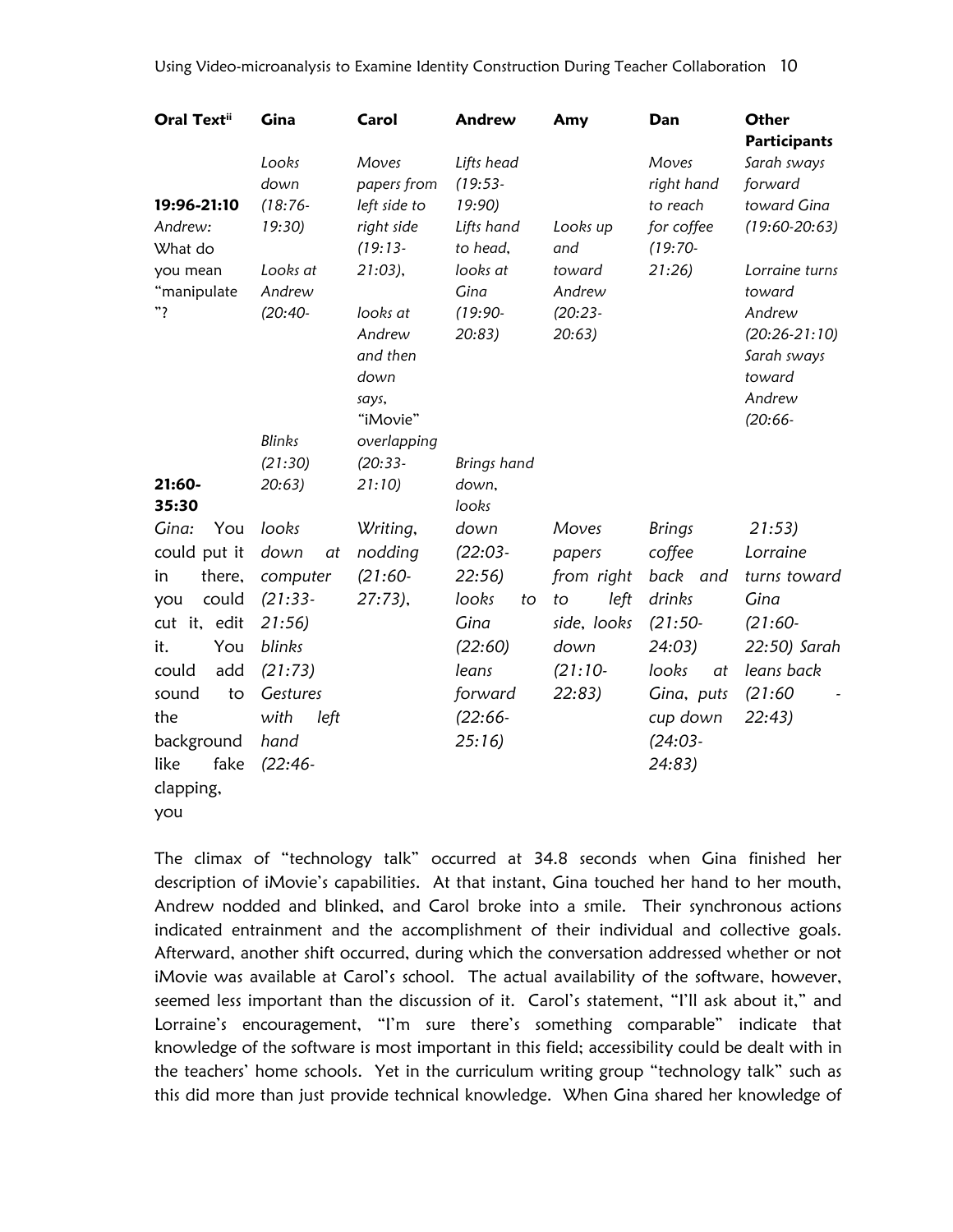iMovie in hopes that Carol could enhance her students" learning experience, she also showed that Carol's idea was valuable enough to build on. Furthermore, Carol's lesson and Gina"s knowledge not only enhanced learning opportunities for Carol"s students, but it also provided opportunities for individual identity construction within the collective of the curriculum writing group. Finally, it helped build group solidarity and set the stage for storytelling and imagining.



movement. Facial expressions off camera.

### *Storytelling & Imagining*

(Duration: 4 min. 18.5 sec.)

In the following section, I analyze the storytelling and imagining phenomena as separate occurrences; yet, coincidently in this vignette, they occurred together in a nearly alternating pattern. After the "technology talk," Carol and Mark had an exchange about storyboards and the proper length of commercials. However, I didn"t include that particular segment of the discussion in my analysis because it functioned more as two monologues rather than group exchanges. Instead, I picked up again two minutes later when all the participants were constructing identity together as a group. The incidents of storytelling and imagining were interesting because quite accidentally, as the protagonists took turns speaking, they alternately shifted the conversation between the two types of exchanges. Yet, this is not necessarily the case in all interactions; storytelling and imagining can happen at any time, as can "technology talk".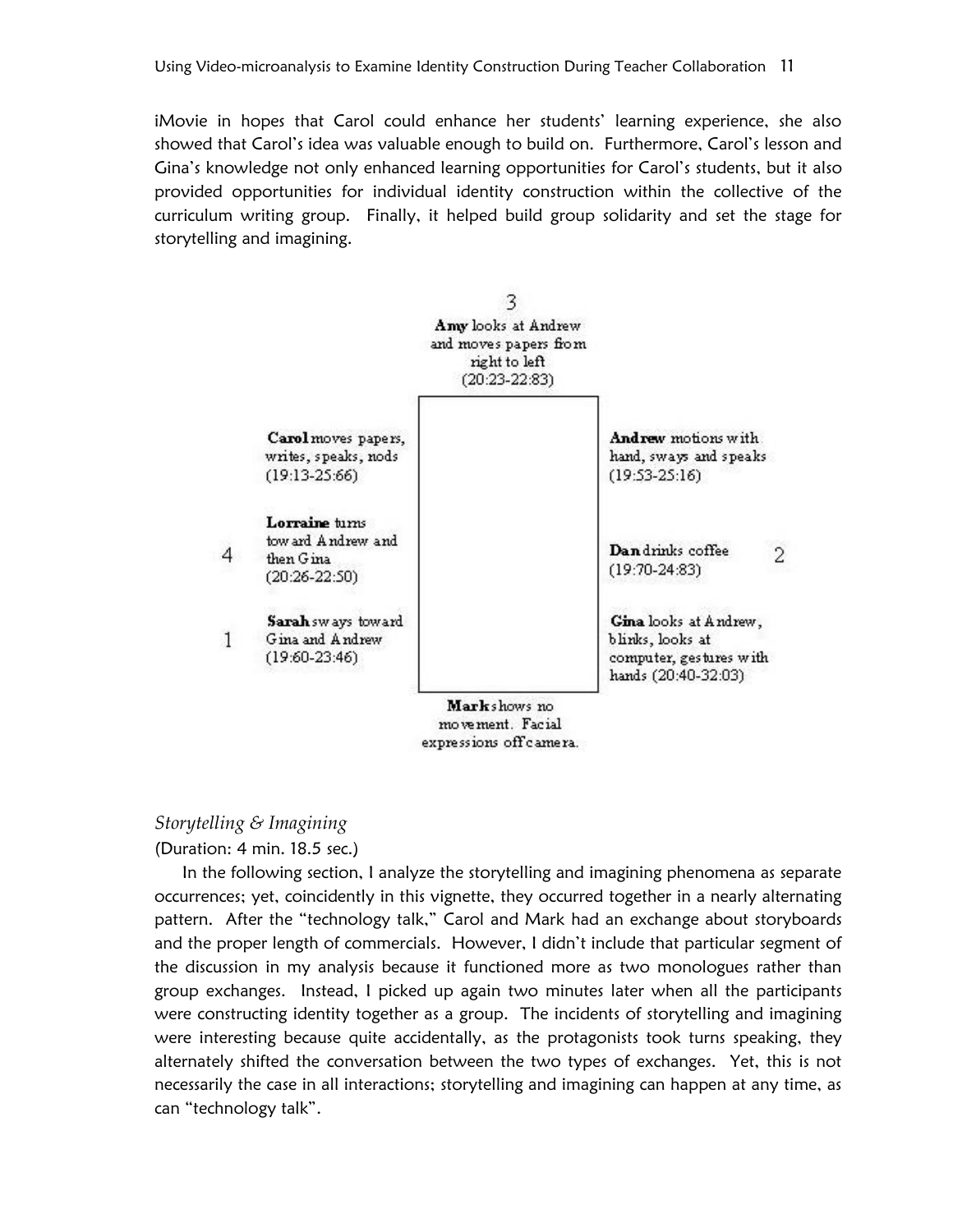The table below outlines the series of five short verbal exchanges in which group members took turns telling stories or "trying on" Carol"s lesson in their own ways. It began with storytelling by Lorraine, moved to imagining by Mark and Andrew, back to storytelling by Mark, Carol and Lorraine, then imagining by Amy, and finished with storytelling by Mark and Amy. Turn-taking was still fluid and quick, but individual group members tended to take longer turns at speaking; since, during each turn a group member was sharing a story or explaining how they could use the lesson with their students. All group members except Sarah and Dan took a turn at storytelling or imagining; some members took more than one turn. By doing so, they expressed their individual experiences and identities as they related to the collective experience and identity of the group. In turn, they also built group solidarity through their collective appreciation of video as a tool for learning.

| <b>Speakeriii</b> | Time     | Text                                                                                                                                                                                                                                                                                                              |
|-------------------|----------|-------------------------------------------------------------------------------------------------------------------------------------------------------------------------------------------------------------------------------------------------------------------------------------------------------------------|
| Lorraine (S)      | 02:25:30 | Well anyway, I thought yours was so good because it was<br>exactly what I [did, and I thought, so as I'm listening to<br>you I'm smiling thinking, 'that sounds great.' And one of                                                                                                                                |
|                   |          | the reasons I think it works so well is because you can do it<br>with any types of kids [at any level, and it really can be                                                                                                                                                                                       |
|                   |          | [very basic, or it can be very [sophisticated.                                                                                                                                                                                                                                                                    |
|                   | 02:32:40 | [Group laughter                                                                                                                                                                                                                                                                                                   |
| Mark              | 02:40:10 | [That's true. [I love this.                                                                                                                                                                                                                                                                                       |
| Mark              | 02:44:03 | [I love it. I love it. (Points to Andrew and Dan) I was<br>thinking about your kids with something like this.                                                                                                                                                                                                     |
| Andrew            | 02:48:36 | Yeah.                                                                                                                                                                                                                                                                                                             |
| Mark (I)          | 02:49:53 | I mean even if you have kids that are on a very, a very low<br>level and you give them some of the vocabulary and you<br>say ok, 'this is what you're going to say' and now you put<br>it together in a commercial, they would go crazy. They<br>would love it.                                                   |
| Andrew (I)        | 03:08:06 | Yeah I was kind of thinking how I could use this for the<br>autobiography, and it could be about some interest that<br>they really like or even a commercial [about themselves, or<br>like you know                                                                                                               |
| Gina              | 03:15:00 | [about themselves                                                                                                                                                                                                                                                                                                 |
| Mark              | 03:15:00 | [They would love it. They would love it.                                                                                                                                                                                                                                                                          |
| Andrew            | 03:17:20 | "I am"                                                                                                                                                                                                                                                                                                            |
| Mark (S)          | 03:19:10 | I mentioned to you the last couple of years of my career,<br>when I taught, I taught in the TV studio. And I'm telling<br>you, the kids absolutely love it, and they'll write! They'll<br>get it right! They'll revise it. They'll make it perfect. The<br>motivation is up here. (Motions above head with hand). |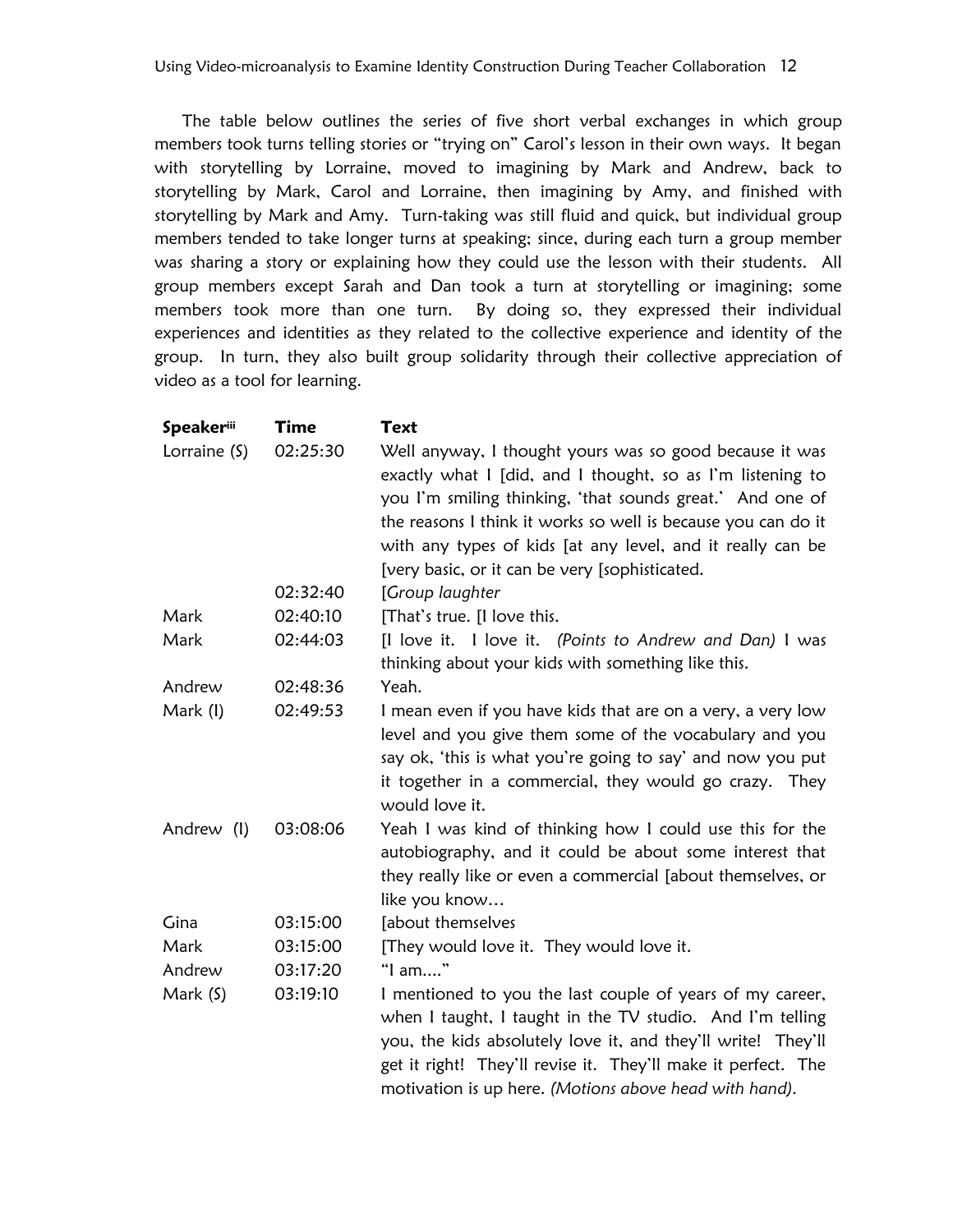| <b>Speakeriii</b> | Time     | Text                                                                                                                                                                                                                                                                                                                                                                                                                                                                                                                                                                                                                                                                                   |
|-------------------|----------|----------------------------------------------------------------------------------------------------------------------------------------------------------------------------------------------------------------------------------------------------------------------------------------------------------------------------------------------------------------------------------------------------------------------------------------------------------------------------------------------------------------------------------------------------------------------------------------------------------------------------------------------------------------------------------------|
| Andrew            | 03:37:03 | Yeah.                                                                                                                                                                                                                                                                                                                                                                                                                                                                                                                                                                                                                                                                                  |
| Lorraine          | 03:38:43 | Yeah.                                                                                                                                                                                                                                                                                                                                                                                                                                                                                                                                                                                                                                                                                  |
| Mark              | 03:39:03 | It's [unbelievable.                                                                                                                                                                                                                                                                                                                                                                                                                                                                                                                                                                                                                                                                    |
| Carol (S)         | 03:39:16 | [It'sIt's true because I taught it with a class that never did<br>anything, and on the day that I said that—we had done a<br>public service announcement—and on the day that we<br>were filming, it actually took us three days. They wouldn't<br>let me stop because for the first time they were all engaged<br>in making the most, the best product and I did end up<br>showing them what a story board was later, but at this<br>point, I felt again, it gets complicated.                                                                                                                                                                                                         |
| Mark              | 04:03:70 | Incidentally, your principal would be interested in this.                                                                                                                                                                                                                                                                                                                                                                                                                                                                                                                                                                                                                              |
| Carol             | 04:07:00 | He liked it very much.                                                                                                                                                                                                                                                                                                                                                                                                                                                                                                                                                                                                                                                                 |
| Mark              | 04:09:00 | He he in the '70's, helped me design some innovation<br>for the studio.                                                                                                                                                                                                                                                                                                                                                                                                                                                                                                                                                                                                                |
| Carol             | 04:15:00 | He did. He was helpful with this, with that whole (trails<br>off, motions behind her, nods and sways).                                                                                                                                                                                                                                                                                                                                                                                                                                                                                                                                                                                 |
| Lorraine (S)      | 04:22:26 | Well my lesson was geared toward kids who, they really,<br>really, could make an effort to manipulate someone using<br>advertisement. So knowing that they had a certain level of<br>mastery, the idea would be, could they con them, could<br>they make the audience believe what they were saying,<br>and what kind of, what kind of expressions would be<br>memorable? So the plan was that they could create, they<br>could actually design their own product and come up with<br>an ad for that product, so it's very (inaudible). And I did it<br>because I have been hooked on this commercial about the<br>great news where I just saved so much money on my car<br>insurance. |
| Amy               | 05:01:56 | You mean the Geico, the gecko, the car insurance?                                                                                                                                                                                                                                                                                                                                                                                                                                                                                                                                                                                                                                      |
| Lorraine          | 05:04:16 | Every time I see it [I laugh.                                                                                                                                                                                                                                                                                                                                                                                                                                                                                                                                                                                                                                                          |
| Dan               | 05:05:30 | [Mister Diggyfly?                                                                                                                                                                                                                                                                                                                                                                                                                                                                                                                                                                                                                                                                      |
| Mark              | 05:06:96 | Geico.                                                                                                                                                                                                                                                                                                                                                                                                                                                                                                                                                                                                                                                                                 |
| Carol             | 05:08:06 | Yeah.                                                                                                                                                                                                                                                                                                                                                                                                                                                                                                                                                                                                                                                                                  |
| Gina              | 05:09:16 | I always like the one when they're in the car, and he's<br>singing 'everybody was kung-fu fighting.' And he's sitting in<br>the backseat. I love that little gecko.                                                                                                                                                                                                                                                                                                                                                                                                                                                                                                                    |
| Carol             | 05:25:83 | (to Lorraine) I'm happy because I didn't feel you were<br>loving my lesson. (laughs)                                                                                                                                                                                                                                                                                                                                                                                                                                                                                                                                                                                                   |
| Lorraine          | 05:28:83 | (to Carol) I do because I (inaudible)                                                                                                                                                                                                                                                                                                                                                                                                                                                                                                                                                                                                                                                  |
| Amy (I)           | 05:28:16 | (to Mark and Dan.) It seems like the kids would like to do,                                                                                                                                                                                                                                                                                                                                                                                                                                                                                                                                                                                                                            |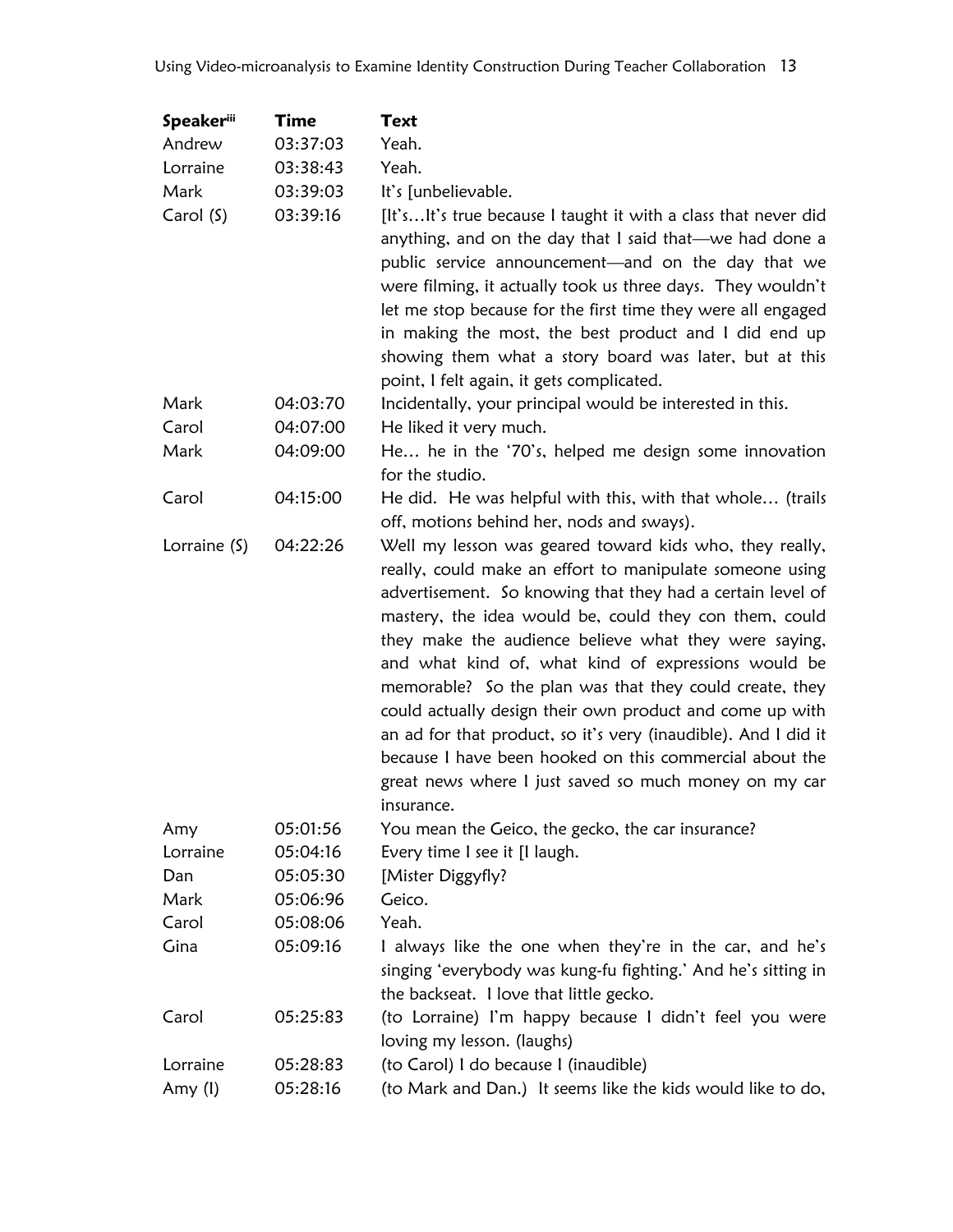| <b>Speakeriii</b> | <b>Time</b> | Text                                                                                                                                                                                                                                                                                                                                                                                                                                                             |
|-------------------|-------------|------------------------------------------------------------------------------------------------------------------------------------------------------------------------------------------------------------------------------------------------------------------------------------------------------------------------------------------------------------------------------------------------------------------------------------------------------------------|
|                   |             | um, like you were saying, your kids would like to do, um<br>even something for um, an audition, an audition tape for a                                                                                                                                                                                                                                                                                                                                           |
|                   |             | reality show using a story starter. There's all those floods<br>of reality shows; you could make up your own reality<br>show with them. (inaudible, trailing off)                                                                                                                                                                                                                                                                                                |
| Mark $(5)$        | 05:51:50    | As soon as you take out a camera and start to roll, [their<br>composition, everything changes. Everything changes; kids<br>are completely different. It's wonderful.                                                                                                                                                                                                                                                                                             |
| Carol             | 05:53:83    | [Oh yes.                                                                                                                                                                                                                                                                                                                                                                                                                                                         |
| Carol             | 06:03:70    | They were on time. They got dressed. It was incredible. It<br>was really wonderful.                                                                                                                                                                                                                                                                                                                                                                              |
| Amy $(5)$         | 06:12:06    | I used it as the kids made, as a training tape for getting<br>ready for a job interview. And it was really you know,<br>at first they hated to look at themselves, but it was very,<br>very helpful to get the finger pointing to, you know their<br>body language, how they made eye contact, and what was<br>that limp handshake all about. It was very helpful, more<br>helpful than just role-play. Really. (smiles, looks down at<br>papers.)<br>(06:43:56) |

The most dramatic display of solidarity involved Carol and Lorraine who, during the exchange, discovered they had designed very similar lessons. Throughout Lorraine"s thirtyeight second explanation, during which she elaborated on the way her students were supposed to design commercials, Carol was deeply entrained in the conversation. She displayed nearly constant movement that was synchronous with Lorraine"s movements. Other members of the group were also entrained, as indicated by fixed gazes, but synchronous actions were minimal until Carol and Lorraine opened the conversation to the group. When Carol leaned back in her chair and nodded (5:00:00, 05:01:30) and Lorraine leaned forward and looked at Andrew and Dan (05:01:43), their actions signaled that the conversation had shifted to a more inclusive topic, in this case a popular television commercial.

The group interaction began to peak at about five minutes and zero seconds when Lorraine revealed that the Geico commercial was her inspiration for the activity. All members at the table recognized the ad, and as a collective, they laughed and chimed in with verbal quips. During the seventeen seconds that followed, their bodies moved synchronously as they nodded and smiled. Gina took the opportunity to share her favorite Geico<sup>iv</sup> commercial as well, and after the collective effervescence reached a climax, there was a five second lull in the conversation. The extended break in speech indicated that the storytelling/imagining session was reaching its conclusion. This created an opportunity for Andrew to excuse himself from the table and for Carol and Lorraine to engage in a short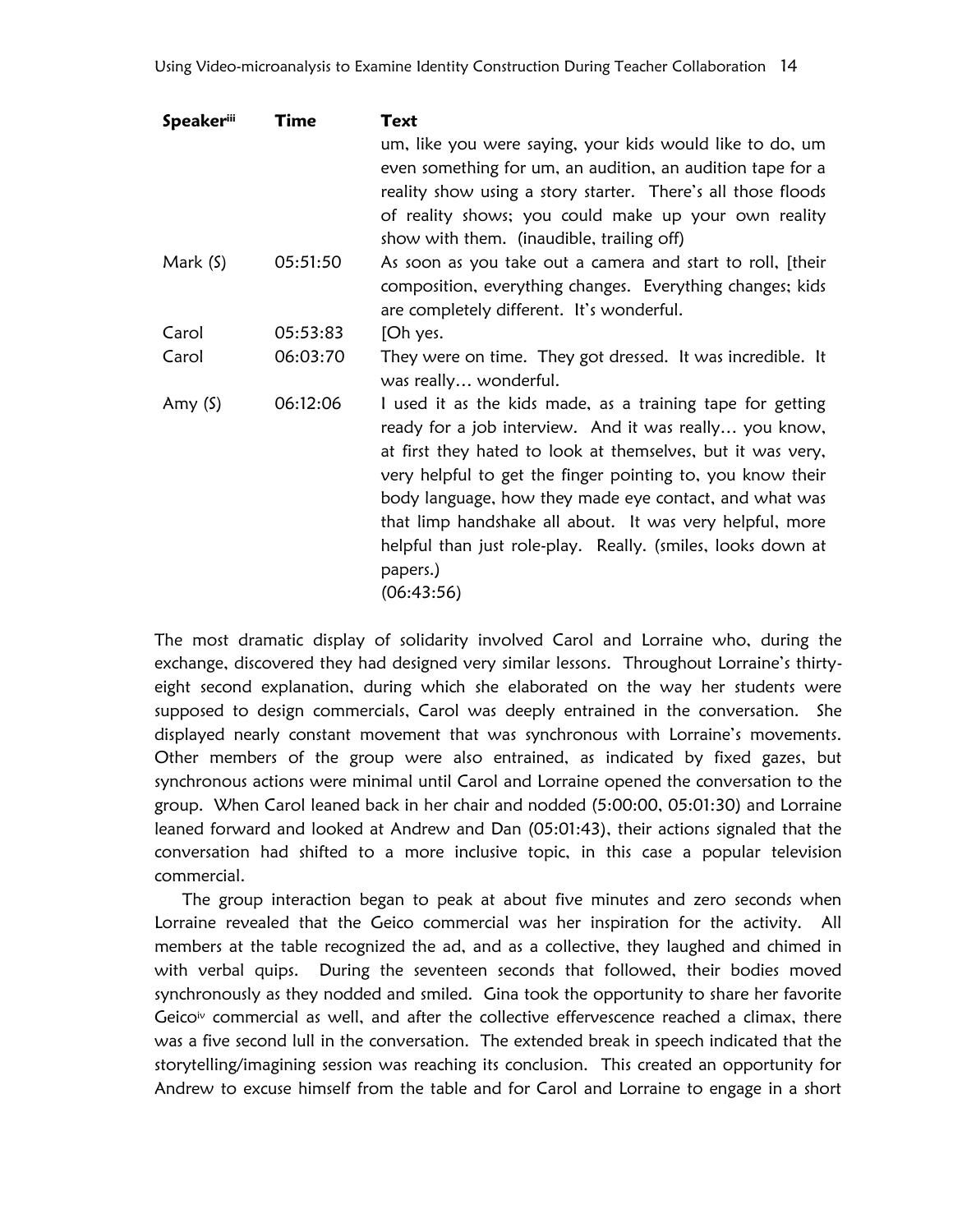verbal exchange between themselves. The table below illustrates the seventeen seconds of synchronous activity at the peak of the conversation.

| Oral Text <sup>v</sup>                                                              | <b>Lorraine</b>                                                                                  | Carol                                                                                                                                                             | Amy &<br><b>Mark</b>                                                                                                              | Gina                                                                                     | Andrew &<br>Dan                                                                                                                                                                                   |
|-------------------------------------------------------------------------------------|--------------------------------------------------------------------------------------------------|-------------------------------------------------------------------------------------------------------------------------------------------------------------------|-----------------------------------------------------------------------------------------------------------------------------------|------------------------------------------------------------------------------------------|---------------------------------------------------------------------------------------------------------------------------------------------------------------------------------------------------|
| 05:01:56-<br>05:03:10<br>Amy:<br>You                                                | leans<br>forward,<br>looks<br>at<br>Andrew and                                                   | lifts<br>head,<br>leans back<br>$(04:59:46-$<br>05:00:00)                                                                                                         |                                                                                                                                   |                                                                                          | Dan looks at<br>Lorraine<br>(05:01:00)                                                                                                                                                            |
| the<br>mean<br>Geico<br>gecko,<br>the<br>car<br>insurance?                          | Dan<br>(05:01:43)<br>looks<br>at<br>Amy<br>(05:02:10)                                            | nods<br>(05:01:30)<br>head<br>turns<br>left                                                                                                                       | Amy smiles<br>(05:02:50)                                                                                                          | looks<br>at<br>Lorraine<br>(05:01:4)<br>O                                                | Andrew looks<br>at Carol<br>(05:02:46)                                                                                                                                                            |
|                                                                                     | looks<br>at<br>Gina<br>(05:03:20)                                                                | to look at Amy looks<br>Amy<br>(05:01:83)<br>head<br>turns<br>to the right<br>(05:02:90)                                                                          | at Andrew<br>(05:03:06)                                                                                                           | places<br>hand on<br>compute<br>r                                                        | Andrew looks<br>at Amy<br>(05:02:70)<br>Dan smiles<br>(05:02:76)<br>Dan,<br>wide                                                                                                                  |
| 05:04:16-<br>05:06:14<br>Lorraine<br>(laughing):<br>Every time I<br>see it I laugh. | looks at Dan<br>(05:04:10)<br>lifts head,<br>places<br>left<br>hand<br>on<br>chest<br>(05:04:40) | looks<br>at<br>Lorraine<br>(05:03:10)<br>blinks<br>(05:03:90)                                                                                                     | Mark turns<br>head slightly<br>to the right<br>(05:05:63)<br>Mark moves<br>hands<br>$(05:06:26 -$<br>05:06:83)                    | (05:04:1)<br>O<br>looks at<br>Lorraine<br>(05:04:8)<br>3)                                | smile<br>(05:04:00)<br>Dan<br>unfolds<br>arms<br>$(05:04:23-$<br>05:05:16<br>Andrew looks<br>at Lorraine                                                                                          |
|                                                                                     | looks<br>at<br>Carol<br>(05:05:00)<br>gestures<br>with hands<br>$(05:05:63-$<br>05:06:13         | chews gum<br>(05:04:33)<br>tilts head to<br>the right<br>(05:04:96)<br>head<br>turns<br>to the left<br>(05:05:66)<br>head<br>turns<br>slightly<br>to<br>the right | Amy,<br>smiling,<br>looks<br>at<br>Mark<br>(05:06:60)<br>Mark<br>:"Geico"<br>(05:06:90)<br>Amy looks<br>at Lorraine<br>(05:06:93) | smiles<br>(05:06:5<br>3)<br>turns<br>head<br>right<br>toward<br>group<br>(05:06:8)<br>3) | (05:04:36)<br>"Mr.<br>Dan:<br>Diggyfly?"<br>overlapping<br>(05:05:30)<br>Dan smiles<br>(05:06:40)<br>Andrew smiles<br>(05:06:86)<br>Andrew looks<br>at Gina, smiles<br>(05:07:26)<br>Dan looks at |
|                                                                                     |                                                                                                  | (05:06:63)                                                                                                                                                        |                                                                                                                                   |                                                                                          | Gina                                                                                                                                                                                              |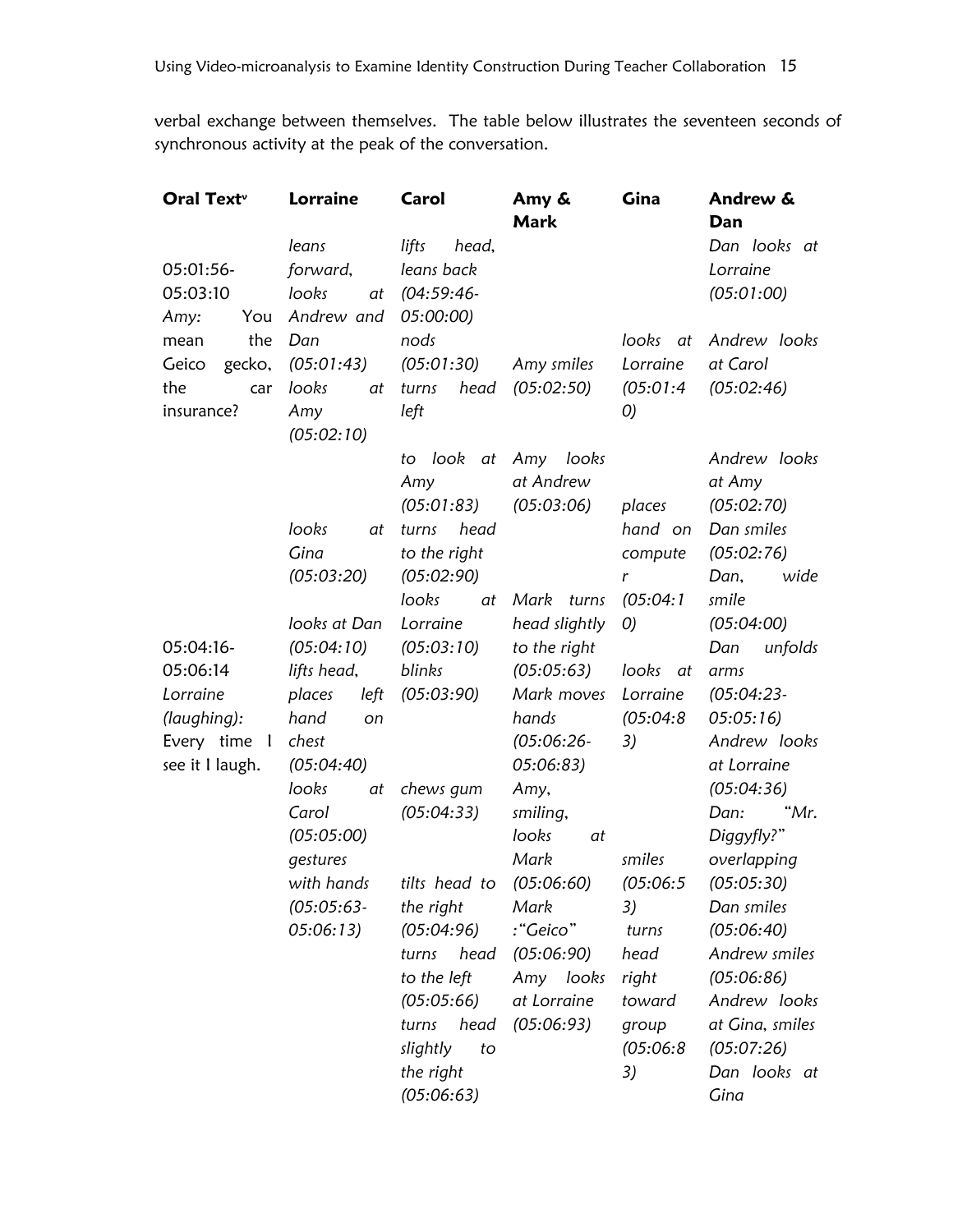| Oral Text <sup>,</sup>                  | <b>Lorraine</b>          | Carol                     | Amy &<br><b>Mark</b>      | Gina                         | Andrew &<br>Dan                           |
|-----------------------------------------|--------------------------|---------------------------|---------------------------|------------------------------|-------------------------------------------|
|                                         | turns and<br>looks<br>at | "Yeah"                    |                           |                              | (05:07:50)<br>Dan looks at<br>Lorraine    |
|                                         | Mark<br>(05:07:63)       | (05:07:36)<br>looks<br>at |                           |                              | (05:07:76)<br>Dan looks at                |
|                                         |                          | Lorraine<br>(05:07:96)    |                           |                              | Gina<br>(05:08:16)                        |
|                                         |                          | nods,                     |                           | looks left<br>and<br>down at | Andrew looks<br>at Lorraine<br>(05:08:33) |
|                                         |                          | chews gum                 |                           | compute                      | Dan looks at                              |
|                                         | hands<br>papers          | $(05:08:03-$<br>05:10:20) | Mark takes<br>papers from | $\mathbf{r}$<br>(05:07:8)    | Mark,<br>wide<br>smile                    |
|                                         | to<br>Mark<br>(05:08:66) |                           | Lorraine<br>(05:08:66)    | 3)                           | (05:08:40)                                |
|                                         |                          |                           |                           | turns                        |                                           |
|                                         |                          |                           |                           | head                         |                                           |
|                                         |                          |                           |                           | right                        |                                           |
| 05:09:16-                               |                          |                           |                           | toward                       |                                           |
| 05:17:16<br>Gina: I always settles hand |                          |                           | Amy looks<br>at Gina      | group<br>(05:09:5)           | Dan looks at                              |
| like the one                            | in lap, looks            | looks                     | at (05:09:70)             | 6)                           | Gina                                      |
| when they're                            | at Gina                  | Gina                      | Mark<br>tilts             | leans                        | (05:10:00                                 |
| in the car and                          | (05:10:10)               | (05:10:33)                | head down                 | back,                        | Andrew looks                              |
| he's<br>singing                         |                          |                           | (05:10:33)                | motions                      | at Gina                                   |
| 'everybody                              |                          |                           | Mark<br>tilts             | with                         | (05:10:06)                                |
| kung-fu<br>was                          |                          |                           | head                      | hand,                        | Dan smiles                                |
| fighting.' And<br>he's sitting in       |                          |                           | toward<br>group           | toward                       | turns left (05:10:60)                     |
| backseat.<br>the                        |                          |                           | (05:10:70)                | Lorraine                     |                                           |
| I love that                             |                          |                           |                           | (05:10:0                     |                                           |
| little gecko.                           |                          |                           |                           | $3-$                         |                                           |
|                                         |                          |                           |                           | 05:11:66                     |                                           |
|                                         |                          |                           |                           |                              |                                           |
|                                         |                          | chews gum                 | Mark moves<br>right arm   | blinks<br>(05:12:4)          |                                           |
|                                         | smiles                   | (05:12:80)                | $(05:11:20-$              | O                            |                                           |
|                                         | (05:13:90)               |                           | 05:11:76)                 | makes                        |                                           |
|                                         |                          |                           | Amy looks                 | fist                         |                                           |
|                                         | nods                     |                           | at Lorraine               | (05:14:5                     | Andrew smiles                             |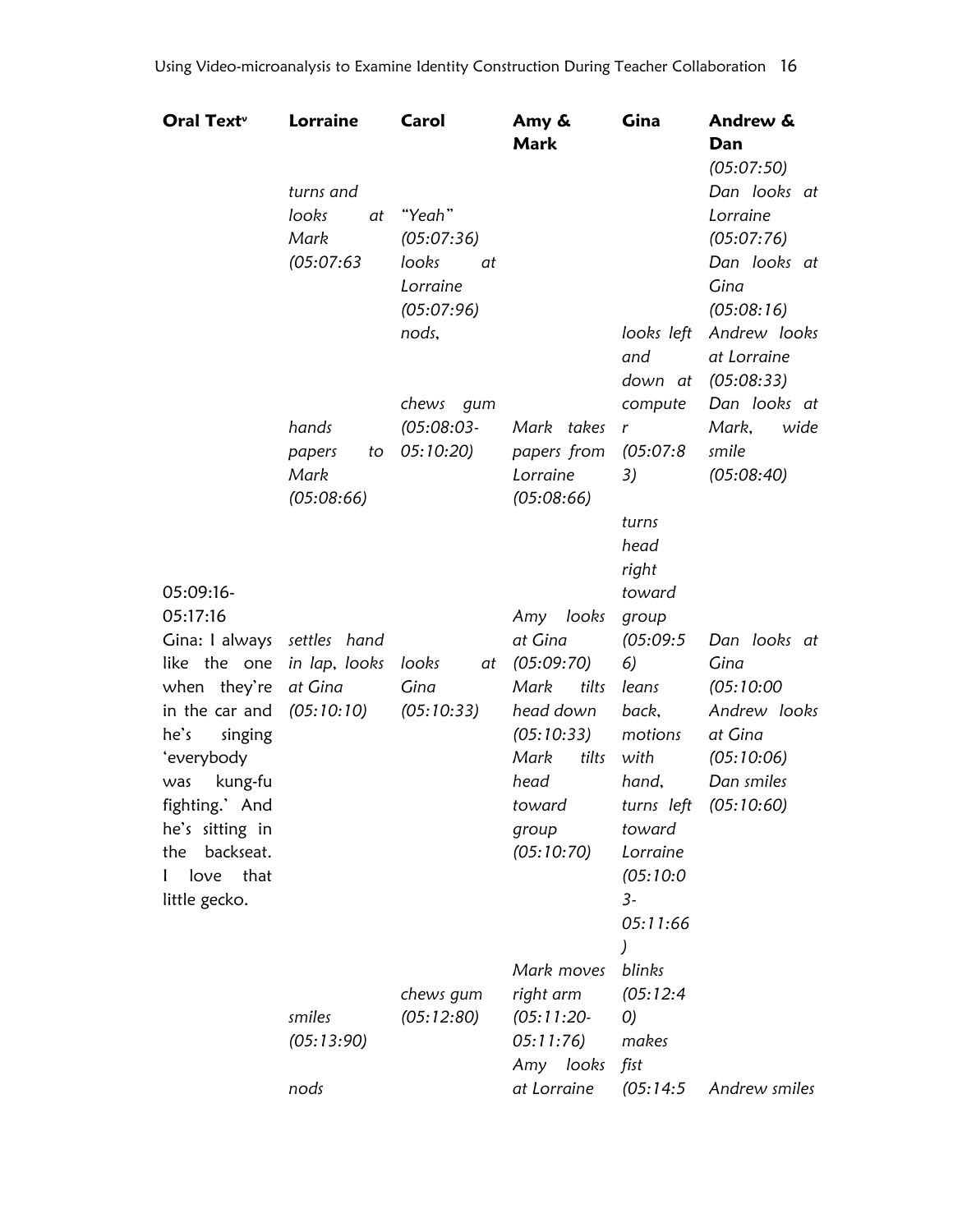| Oral Text <sup>,</sup> | <b>Lorraine</b>                   | Carol                            | Amy &<br><b>Mark</b>                   | Gina                                                                                                                        | Andrew &<br>Dan                                    |
|------------------------|-----------------------------------|----------------------------------|----------------------------------------|-----------------------------------------------------------------------------------------------------------------------------|----------------------------------------------------|
|                        | $(05:14:03-$<br>05:15:10          | nods<br>$(05:14:90-$<br>15:17:00 | (05:13:33)<br>Amy looks                | 6)<br>brings<br>hand                                                                                                        | (05:15:33)<br>Dan smiles<br>(05:15:36)             |
|                        | sways back,<br>head<br>puts       |                                  | at Gina<br>(05:14:96)                  | down,<br>swivels<br>head and<br>body to                                                                                     | Dan<br>wide<br>smile<br>(05:16:86)<br>Andrew leans |
|                        | down<br>$(05:15:33-$<br>05:17:33) | smiles<br>(05:17:43)             | Amy looks<br>at Lorraine<br>(05:17:40) | the right<br>(05:14:9<br>$\mathcal{O}$<br>leans<br>back<br>(05:15:3)<br>O<br>turns<br>toward<br>Lorraine<br>(05:15:9)<br>6) | forward,<br>moves arms<br>$(05:16:36-$<br>05:17:66 |

By the end of the discussion, it was evident that the solidarity experienced by Carol and Lorraine had spread to the rest of the group. This was particularly apparent in the amount of activity displayed by Andrew and Dan. Throughout the group interactions, Andrew and Dan tended to show less movement than the other participants. Often their facial expressions were nearly unchanging, and eye-gazes were their most common indicator of entrainment in a conversation. Yet, by the end of this exchange, they showed significantly more movement than Carol who in general had a tendency toward constant rhythmic movement during entrainment. When Lorraine and Gina shared their stories about their favorite advertisements, they did more than illustrate the inspiration for Lorraine's lesson. They also connected the lesson to the group members' non-teacher identities. The group members smiled and laughed not only at the description of the advertisement, but also when Lorraine laughed at herself at 05:05:00. Taking advantage of the tone that Lorraine had set in motion, Gina heightened the group's positive energy into an effervescence by sharing her favorite advertisement, as well. She sang the song from the ad and mimicked the character"s actions, which provoked more smiles and laughter from the group. By the end of the entire discussion at 06:43:56, there were at least five resulting outcomes:

1. every member of the group had spoken (at least with a small quip) and most members had shared some knowledge or experience with the group,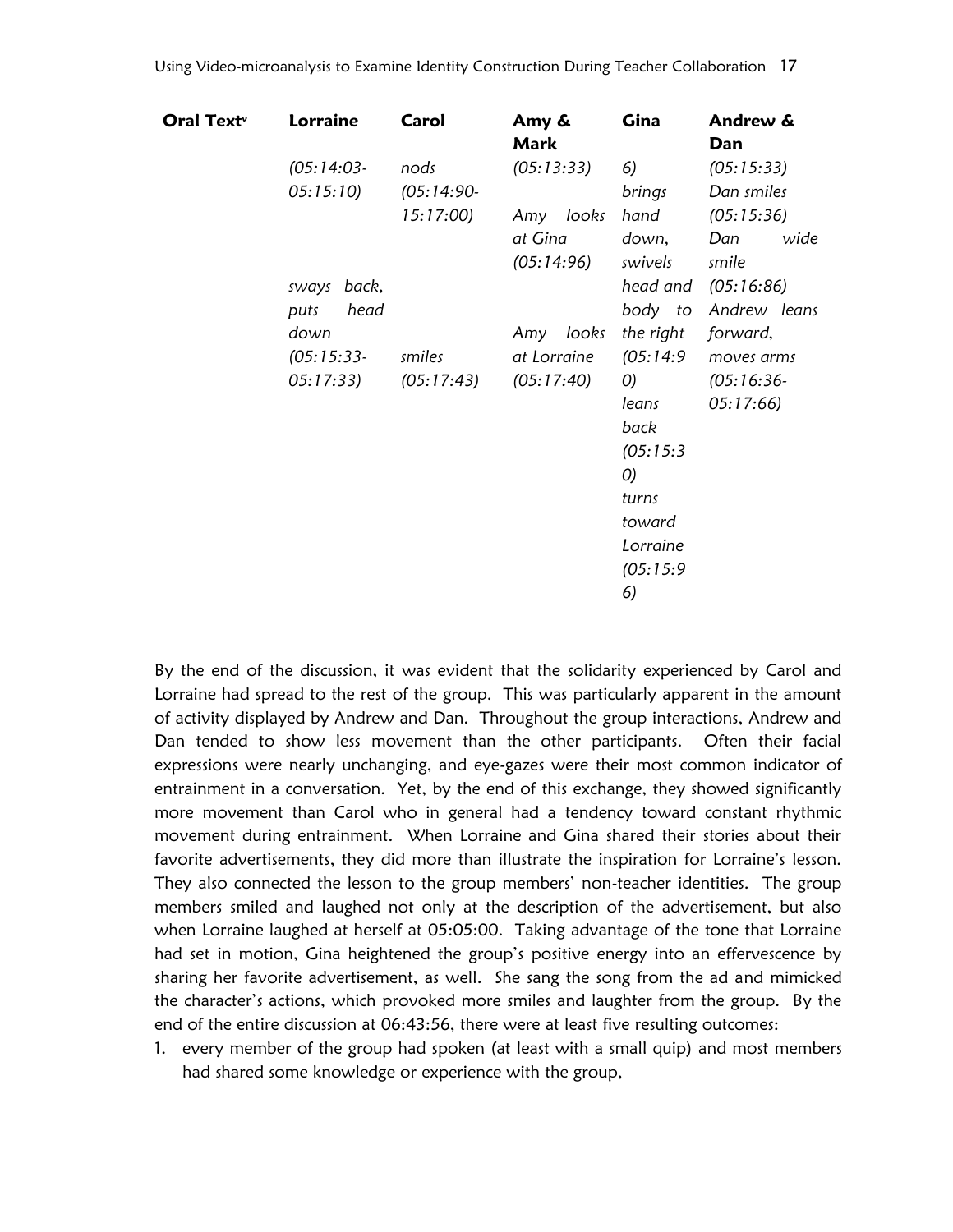- 2. Carol"s lesson was connected to the in-school and out-of-school lifeworlds of the group members,
- 3. Carol"s and Lorraine"s lessons were charged with a positive emotional energy,
- 4. group solidarity was increased, and
- 5. individual and collective identity had been constructed.

## **Conclusions and Implications**

Integrating technology into curriculum is not simply a matter of learning how to use technology; it is also a matter of how teachers see themselves in relation to others as technology is being integrated. While skills and support are essential in any technology integration initiative, technique and technical support alone will not necessarily translate into successful integration. Like any type of new pedagogical strategy, technology integration is a matter of identity. Teachers need to see themselves and others as members of a group in which technology integration is a valued practice. In addition, being part of a diverse collaboration provides new perspectives and possibilities for teachers who wish to begin integrating technology but do not work in a school where this is a typical part of school practice.

Supporting teacher collaborations by providing time and space for teachers to begin working together to integrate technology can be a helpful addition to technology integration initiatives. Collaborations such as the English/Technology curriculum writing group can enable teachers re/construct their identities as technology users within the group. This can enable them to transform the their classroom practices in ways they had not envisioned before. It should be noted that, collaboration is not a panacea for successful technology integration, since teachers must have resources and support in their home schools as well. However, through sustained collaboration, teachers will not only have new resources and ideas at their fingertips, but they will also begin identify themselves and their students as technology users in the classroom.

#### **References**

Bausell, C.U. & Klemick, E. (2007) Tracking U.S. Trends. *Education Week*, 5(4), 393-417.

- Collins, R. (2004) *Interaction Ritual Chains*. (Princeton, Princeton University Press).
- Glazer, E. M. & Hannafin, M. J. (2006) The collaborative apprenticeship model: situated professional development within school settings, *Teaching and Teacher Education*, 2(22), 179-193.
- Kozol, J. (2005). *The Shame of the Nation: the restoration of apartheid schooling in America* (New York, Random House).
- Lave, J. & Wenger, E. (1992) *Situated Learning: legitimate peripheral participation* (Cambridge, Cambridge University Press).
- New York City Department of Education. http://schools.nyc.gov/default.aspx (accessed 10 December 2007).
- Roth, W.-M. (ed) (2005) *Auto/biography and auto/ethnography: praxis of research method* (Rotterdam, Sense Publishers).
- Roth, W.-M. & Tobin, K. (2007) *Science, learning, identity: sociocultural and cultural historical perspectives* (Rotterdam, Sense Publishers).
- Shank, M. J. (2006) Teacher storytelling: a means for creating and learning within collaborative space, *Teaching and Teacher Education* 22(6), 711-721.